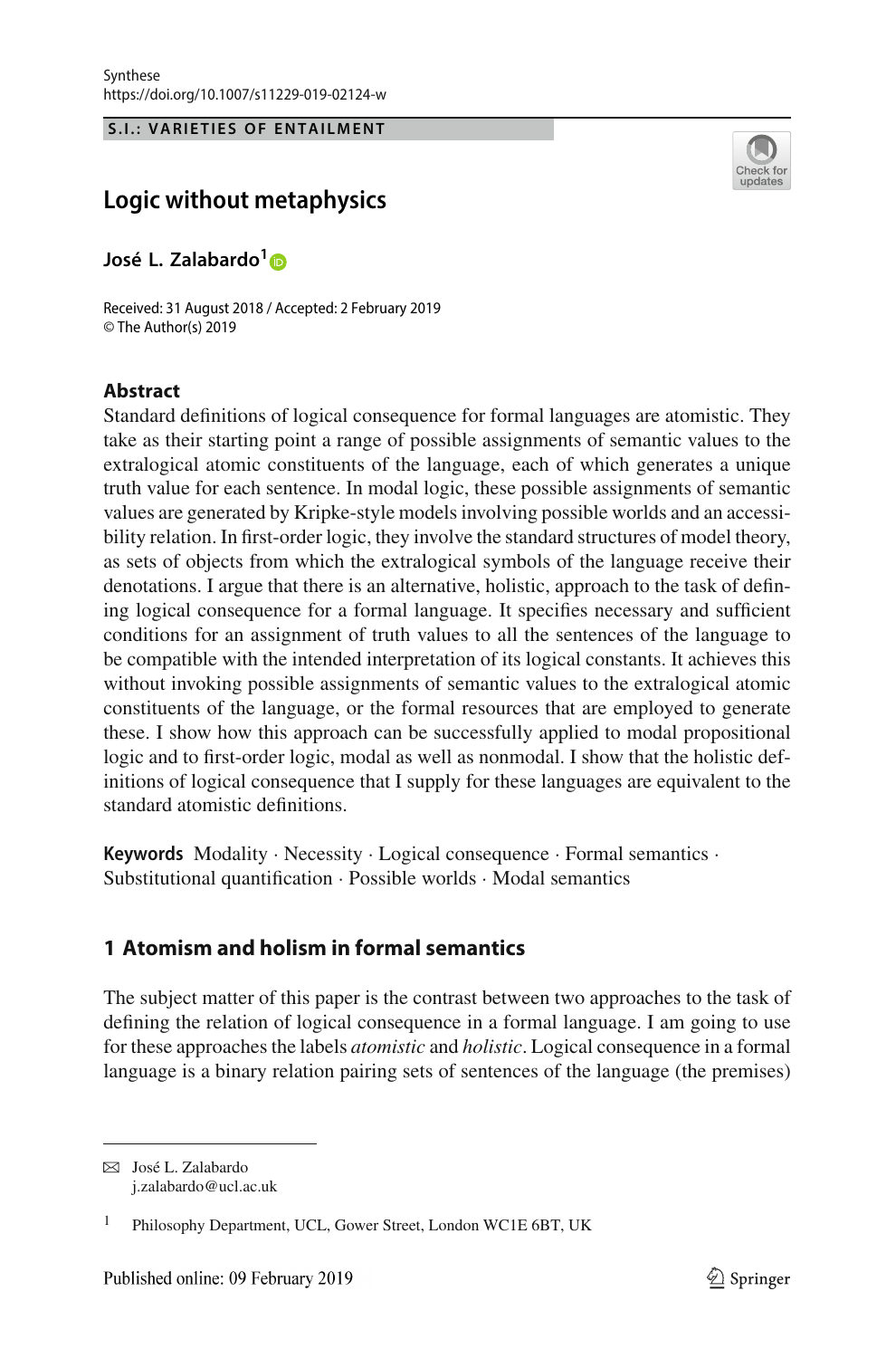with sentences of the language (the conclusion). It is intended to model the relation that obtains between a set of premises and a conclusion when the forms of premises and conclusion make it impossible for the conclusion to be false if the premises are all true. The atomistic approach and the holistic approach are two alternative strategies for the task of defining this relation.

Standard semantic definitions of logical consequence for formal languages follow the atomistic approach.<sup>1</sup> Their starting point is a range of possible assignments of semantic values to the extralogical atomic constituents of the sentences of the language. I am going to refer to the items that play this role in the atomistic approach as ASAs (Atomic Semantic Assignments). In propositional logic, the role of ASAs is played by atomic valuations—functions from the set of atoms to the set  $\{T, F\}$ . In modal propositional logic, ASAs are possible worlds in Kripke-style modal models. In firstorder logic, ASAs are the usual structures of model theory, consisting of a set of objects and an assignment of extensions over this set to the extralogical symbols of the language. In modal first-order logic, ASAs are items that combine the features of modal propositional ASAs and nonmodal first-order ASAs.

In each case, ASAs are so chosen that for every ASA and every sentence of the language, there will be a unique truth value for the sentence that's compatible with the ASA and with the intended interpretations of the logical constants that figure in the sentence. The next step in the implementation of the atomistic approach is to specify, for each ASA and each sentence of the language, the truth value that the sentence will receive from the ASA. This is usually presented as a definition of truth for the language. Once this has been achieved, we are in a position to define logical consequence, saying that a sentence  $\phi$  of the language is a logical consequence of a set  $\Gamma$  of sentences of the language just in case every ASA is such that if it gives the value True to every element of  $\Gamma$ , then it also gives the value True to  $\phi$ .

The atomistic approach is almost universally employed. But is it compulsory? The main thesis of this paper is that it isn't: for propositional and first-order logic, modal as well as nonmodal, there is a viable alternative—the holistic approach. In the holistic approach, ASAs don't play any role. Its starting point is the set of valuations for the language in question—functions from the set of sentences of the language (all sentences, molecular as well as atomic) to the set  $\{T, F\}$ . Some valuations will be compatible with the intended interpretations of the logical constants of the language, while other valuations will be incompatible with these interpretations. This contrast is the central concept of the holistic approach. It proceeds by specifying necessary and sufficient conditions for a valuation to be compatible with the intended interpretations of the logical constants of the language. I shall refer to valuations that satisfy this condition as *admissible*. The holistic approach seeks to specify which valuations are admissible without invoking ASAs—by looking directly at how the intended interpretations of

<span id="page-1-0"></span><sup>&</sup>lt;sup>1</sup> Semantic definitions are those that take as their starting point the thought that  $\phi$  is a logical consequence of Γ just in case structural features of  $\phi$  and of the elements of Γ are incompatible with assigning to  $\phi$  the value False if all the elements of  $\Gamma$  receive the value True. In the present paper I'm restricting my attention to semantic definitions. The model-theoretic approach to logical consequence produces atomistic semantic definitions. The holistic definitions that I'm going to provide are also semantic. Proof-theoretic approaches produce non-semantic definitions of logical consequence, and fall outside the scope of this paper. It could be argued, although I won't do it here, that the holistic semantic approach that I'm going to present has some of the advantages claimed for the proof-theoretic approach.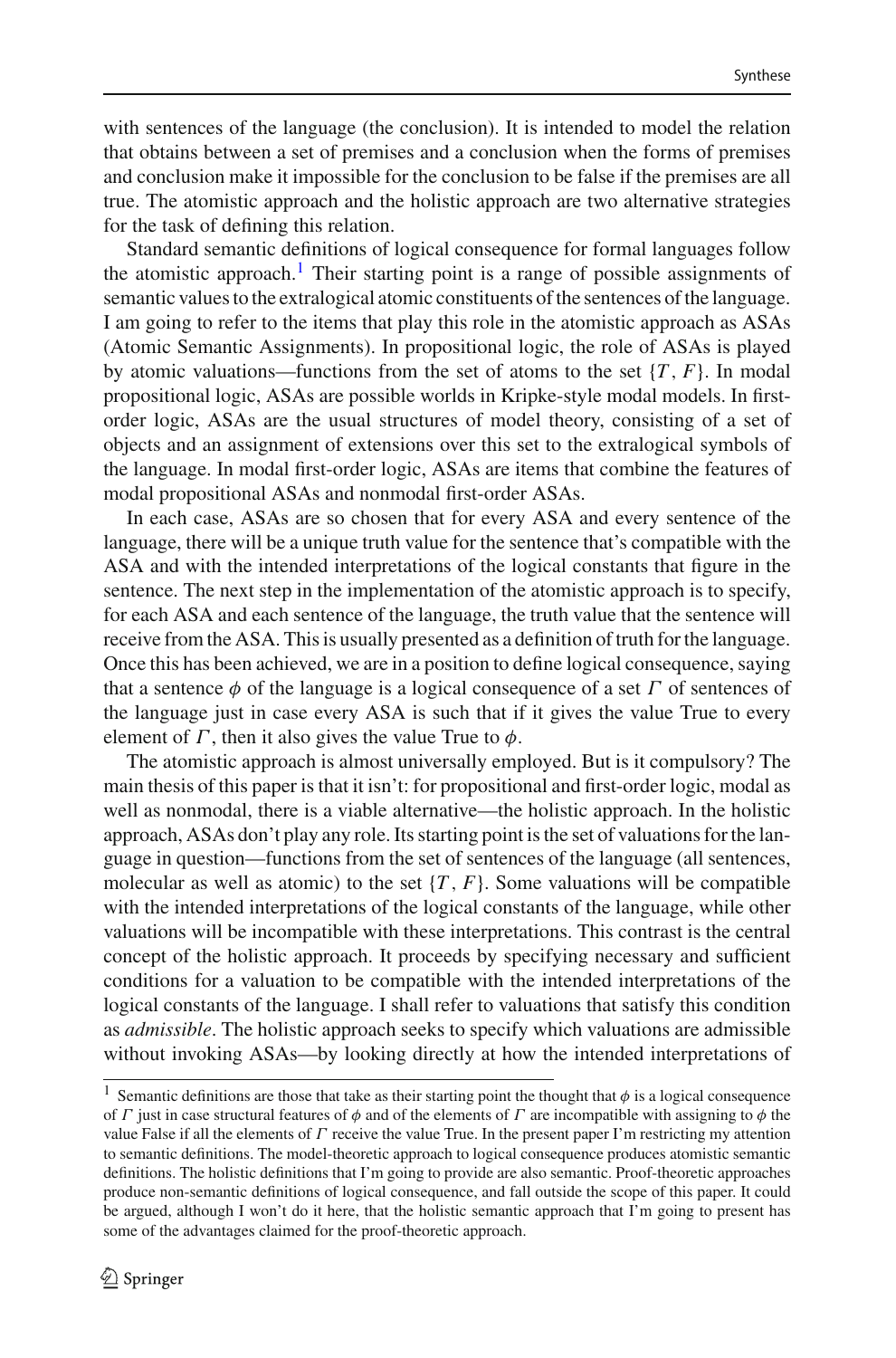the logical constants rule out some combinations of truth values for the sentences of the language. Once we have specified which valuations are admissible, logical consequence can be defined directly, saying that a sentence  $\phi$  is a logical consequence of a set of sentences  $\Gamma$  just in case every admissible valuation is such that if all the elements of  $\Gamma$  receive the value True from it, then  $\phi$  also receives the value True.

My main goal in this paper is to show how the holistic approach can be successfully applied to the task of defining logical consequence for propositional and first-order languages, modal as well as nonmodal. In Sect. [2](#page-2-0) I shall introduce the contrast between the two approaches in the context of (nonmodal) propositional logic, where they are virtually interchangeable. In Sect. [3,](#page-4-0) I provide a holistic definition of logical consequence for modal propositional logic. In Sect. [4,](#page-7-0) I apply the holistic approach to first-order logic. And in Sect. [5,](#page-11-0) I present a holistic treatment of modal first-order logic, combining the ideas deployed for modal propositional logic and nonmodal first-order logic. In each case I will start by providing a detailed presentation of the atomistic treatment of the language in question. These will be familiar to the reader, but they are offered for comparison and to facilitate the proofs of the equivalence of the holistic definitions I provide with the standard atomistic alternatives. Proving these results is the business of Sect. [7.](#page-16-0) Section [6](#page-14-0) provides a brief discussion of the philosophical relevance of these formal results.

### <span id="page-2-0"></span>**2 Propositional logic**

In nonmodal propositional logic, the contrast between the atomistic approach and the holistic approach is of no great consequence and can easily go unnoticed. Nevertheless, both approaches have a clear application to this case. My goal in this section is to present how both the atomistic approach and the holistic approach can be used to define logical consequence in nonmodal propositional logic.

Let the language of propositional logic be the set*PL* of sentences defined inductively in the usual way, with a denumerable set of atoms as the base and inductive clauses for the sentential connectives, say  $\neg$  and  $\wedge$ .

#### **2.1 The atomistic approach**

Let's consider first how to apply the atomistic approach to the task of defining logical consequence for *PL*-sentences. In this case, the role of ASAs is played by *atomic valuations*—functions from the set of atoms to the set  $\{T, F\}$ . Having identified atomic valuations as ASAs, our next goal is to specify, for each atomic valuation and *PL*sentence, the truth value that the sentence receives from the atomic valuation. To achieve this we define, for every atomic valuation  $a$ , the  $PL$ -valuation  $v_a$  pairing each *P L*-sentence with the truth value that it will receive from *a*, given the intended interpretations of the logical constants that figure in it. We define  $v_a$  by recursion, as the unique *PL*-valuation satisfying the following conditions:

(Atoms) For every atom  $\alpha$ ,  $v_a(\alpha) = a(\alpha)$ .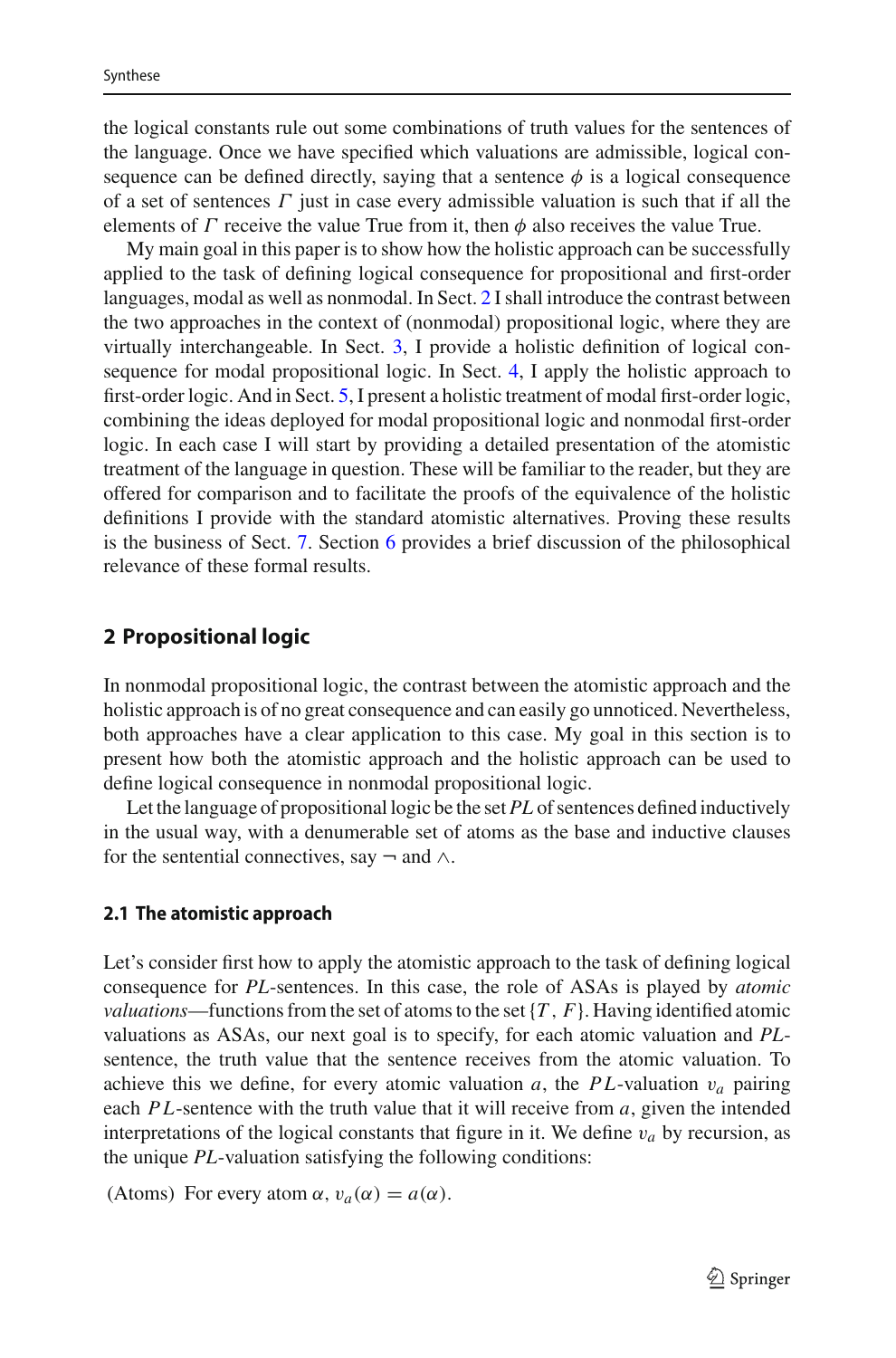$(\neg)$  For every *PL*-sentence of the form  $\neg \phi$ ,

$$
v_a(\neg \phi) = \begin{cases} T & \text{if } v_a(\phi) = F; \\ F & \text{otherwise.} \end{cases}
$$

( $\wedge$ ) For every *PL*-sentence of the form  $\phi \wedge \psi$ ,

$$
v_a(\phi \wedge \psi) = \begin{cases} T & \text{if } v_a(\phi) = v_a(\psi) = T; \\ F & \text{otherwise.} \end{cases}
$$

This definition specifies the truth conditions of any given  $PL$ -sentence  $\phi$ , as the set of atomic valuations from which  $\phi$  receives the value *T*.

We can now use this notion to define logical consequence in the following way:

A *PL*-sentence  $\phi$  is a *logical consequence* of a set of *PL*-sentences  $\Gamma$  ( $\Gamma \models \phi$ ) just in case for every atomic valuation *a*, if  $v_a(\gamma) = T$  for every  $\gamma \in \Gamma$ , then  $v_a(\phi) = T$ .

#### **2.2 The holistic approach**

Let's consider now how the holistic approach could be used to define logical consequence in *P L*. On this approach, atomic valuations don't play any role. We consider all the possible *PL*-valuations and proceed by specifying necessary and sufficient conditions for a *PL*-valuation to count as admissible—to be compatible with the intended interpretations of the logical constants of the language. We achieve this with the concept of a Boolean *PL*-valuation, where a *PL*-valuation is *Boolean* just in case it satisfies the following conditions:

(¬) For every *PL*-sentence  $\phi$ ,  $v(\phi) \neq v(\neg \phi)$ . ( $\wedge$ ) For all *PL*-sentences  $\phi$ ,  $\psi$ ,  $v(\phi \wedge \psi) = T$  iff  $v(\phi) = v(\psi) = T$ .

In spite of the obvious correlation between the definition of Boolean *PL*-valuation and the connective-clauses of the definition of  $v_a$ , it is important to keep in mind the difference between the roles that they play. The connective-clauses of the definition of  $v_a$  are part of a recursive definition of a function from PL to  $\{T, F\}$  (one function for each atomic valuation). For each inductive clause of the definition of *PL*, they specify the image of the output of the clause as a function of the image of the input of the clause. The clauses of the definition of Boolean *PL*-valuation play a different role. They simply rule out *PL*-valuations in which certain combinations of values are present.

If we take the admissible *PL*-valuations to be the Boolean ones, we can now provide a holistic definition of logical consequence for *P L*:

A *PL*-sentence  $\phi$  is a *logical consequence* of a set of *PL*-sentences  $\Gamma$  ( $\Gamma \models \phi$ ) just in case for every Boolean valuation v, if  $v(\gamma) = T$  for every  $\gamma \in \Gamma$ , then  $v(\phi) = T$ .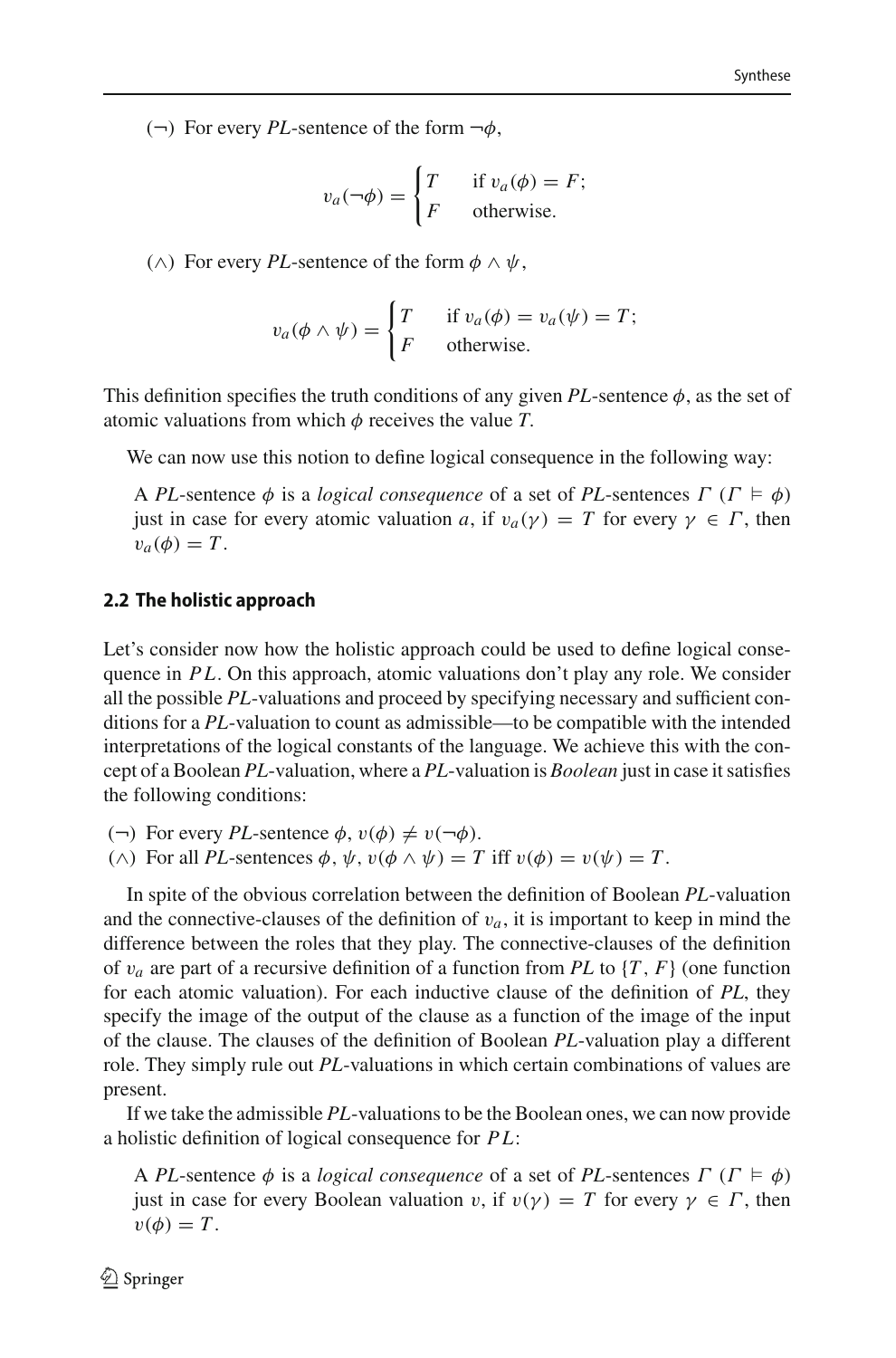The atomistic and holistic definitions of logical consequence for *P L* are clearly equivalent. This follows directly from the following trivial result:

**Proposition 1** *A PL-valuation* v *is Boolean just in case for some atomic valuation a,*  $v = v_a$ .

Generally, there isn't much to choose between the two definitions. By bypassing ASAs, the holistic approach has the potential for greater parsimony. However, this potential is not realised in nonmodal propositional logic, since invoking atomic valuations doesn't seem to bring about a substantial increase in the complexity of the resulting definition of logical consequence. We shall see in the remainder that for other formal languages the situation is very different in this regard.

### <span id="page-4-0"></span>**3 Modal propositional logic**

Modal propositional logic extends propositional logic with a sentential connective whose intended interpretation models the behaviour of the expression *necessarily*.

The language of modal propositional logic is the set *MPL* of sentences defined inductively in the same way as *PL*, with an additional inductive clause for the necessity operator,  $\Box$ . An *MPL-valuation* is a function from *MPL* to  $\{T, F\}$ .

Our goal in the present section is to present the contrast between the atomistic approach and the holistic approach as it applies to modal propositional logic. Here the atomistic approach reigns supreme. Logical consequence for modal propositional languages is only ever defined along the lines of the atomistic approach. Hence it might come as a surprise that the holistic approach is also applicable in this case. My main goal will be to present a holistic definition of logical consequence for *MPL* which will be shown in Sect. [7](#page-16-0) to be equivalent to the standard atomistic definition.

#### **3.1 The atomistic approach**

In order to apply the atomistic approach to *MPL*, our first task is to identify the items that we are going to use as ASAs in this case. Here atomic valuations won't do. The necessity operator is not truth-functional. Therefore there isn't a unique *MPL*-valuation extending a given atomic valuation that is compatible with the intended interpretations of the logical constants of *MPL*.

The standard strategy for overcoming this obstacle, due to Kripk[e](#page-27-0) [\(1963\)](#page-27-0), is to invoke at this point the notion of a (modal) model. A *(modal) model* is a triple *M* =  $\langle W_M, R_M, A_M \rangle$ , where  $W_M$  is a nonempty set (the possible worlds),  $R_M$  is a binary relation on  $W_M$  (accessibility) and  $A_M$  is a function pairing each atom and possible world with a unique truth value.

An ASA, on this implementation of the atomistic approach, is a model and a world in this model. Each world in each model will assign a unique truth value to each *MPL*-sentence, and the next item of business for the atomistic approach is to define, for each model, the function that pairs each world and *MPL*-sentence with the value that the sentence receives at the world.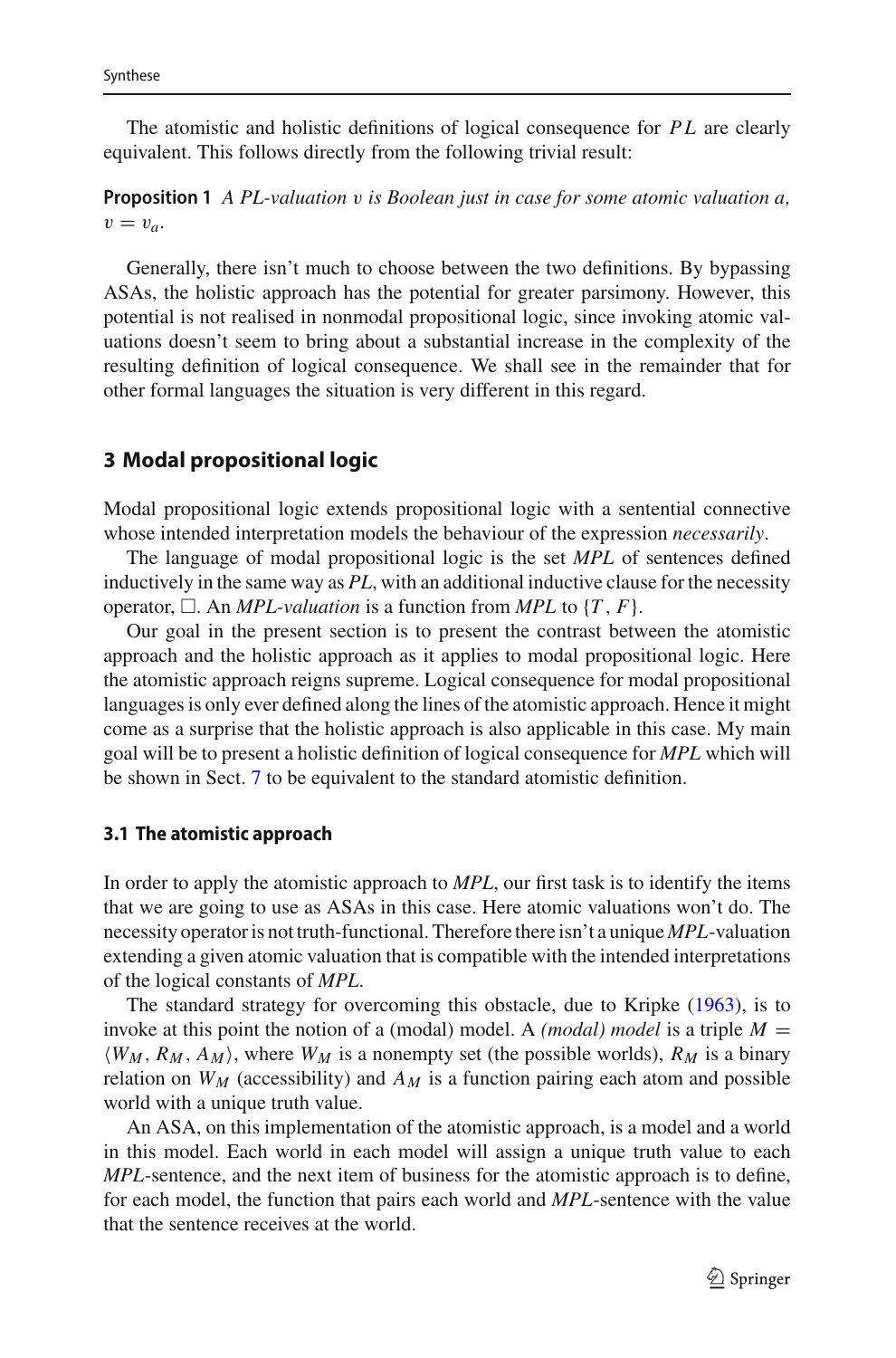If *M* is the model  $\langle W_M, R_M, A_M \rangle$ , the *modal valuation function* for *M* is the function  $V_M$  pairing each  $MPL$ -sentence and element of  $W_M$  with a truth value that satisfies the following conditions:

(Atoms) For every atom  $\alpha$  and  $w \in W_M$ ,  $V_M(\alpha, w) = A_M(\alpha, w)$ .

The truth-functional connectives are handled in the same way as in  $PL$ . For  $\square$  we have: ( $\square$ ) For every *MPL*-sentence  $\phi$  and  $w \in W_M$ ,

$$
V_M(\Box \phi, w) = \begin{cases} T & \text{if for every } w' \in W_M \text{ such that } wR_M w', V_M(\phi, w') = T; \\ F & \text{otherwise.} \end{cases}
$$

Using the notion of the modal valuation function for a model we can provide an atomistic definition of logical consequence for *MPL*:

An *MPL*-sentence φ is a *K-logical consequence* of a set of *MPL*-sentences Γ  $(\Gamma \vDash_K \phi)$  just in case for every model *M* and every  $w \in W_M$ , if  $V_M(\gamma, w) = T$ for every  $\gamma \in \Gamma$ , then  $V_M(\phi, w) = T$ .

This definition corresponds to the weakest normal modal system *K*. Definitions corresponding to stronger modal systems can be easily provided by imposing conditions on the accessibility relation of the models in terms of which logical consequence is defined.

#### **3.2 The holistic approach**

In a strict application of the holistic template to this case, our starting point would have to be a specification of necessary and sufficient conditions for an *MPL*-valuation to be compatible with the intended interpretations of the logical constants of *MPL*. But this approach faces a serious obstacle. The problem is that we want the following principle to hold for the relation of logical consequence that we are seeking to define:

(K) For every *MPL*-sentence  $\phi$  and every set  $\Gamma$  of *MPL*-sentences, if  $\Gamma \models \phi$ , then  $\{\Box \gamma : \gamma \in \Gamma\} \models \Box \phi.$ 

A condition on admissible *MPL*-valuations that secured this result would have to rule out an *MPL*-valuation v such that  $v(\square \gamma) = T$  for every  $\gamma \in \Gamma$  and  $v(\square \phi) = F$  if  $\Gamma \models \phi$ . But the condition cannot be formulated in this way on pain of circularity, since we are hoping to define  $\models$  in terms of the notion of an admissible  $MPL$ -valuation. A direct application of the holistic approach to *MPL* would require finding a formulation of the relevant constraint that doesn't exhibit this kind of circularity.

Here I'm going to present a different strategy for overcoming the obstacle.<sup>[2](#page-5-0)</sup> A minor adjustment to the holistic template will suffice to obtain the intended result. The proposal is to impose necessary and sufficient conditions, not directly on individual *MPL*-valuations, but on *sets* of *MPL*-valuations. Then we'll be able to say that an *MPL*-valuation is compatible with the intended interpretations of the logical constants of *MPL* just in case it is an element of a set that satisfies these conditions.

<span id="page-5-0"></span> $2$  I sketch this strategy in Zalabard[o](#page-27-1) [\(2018](#page-27-1)).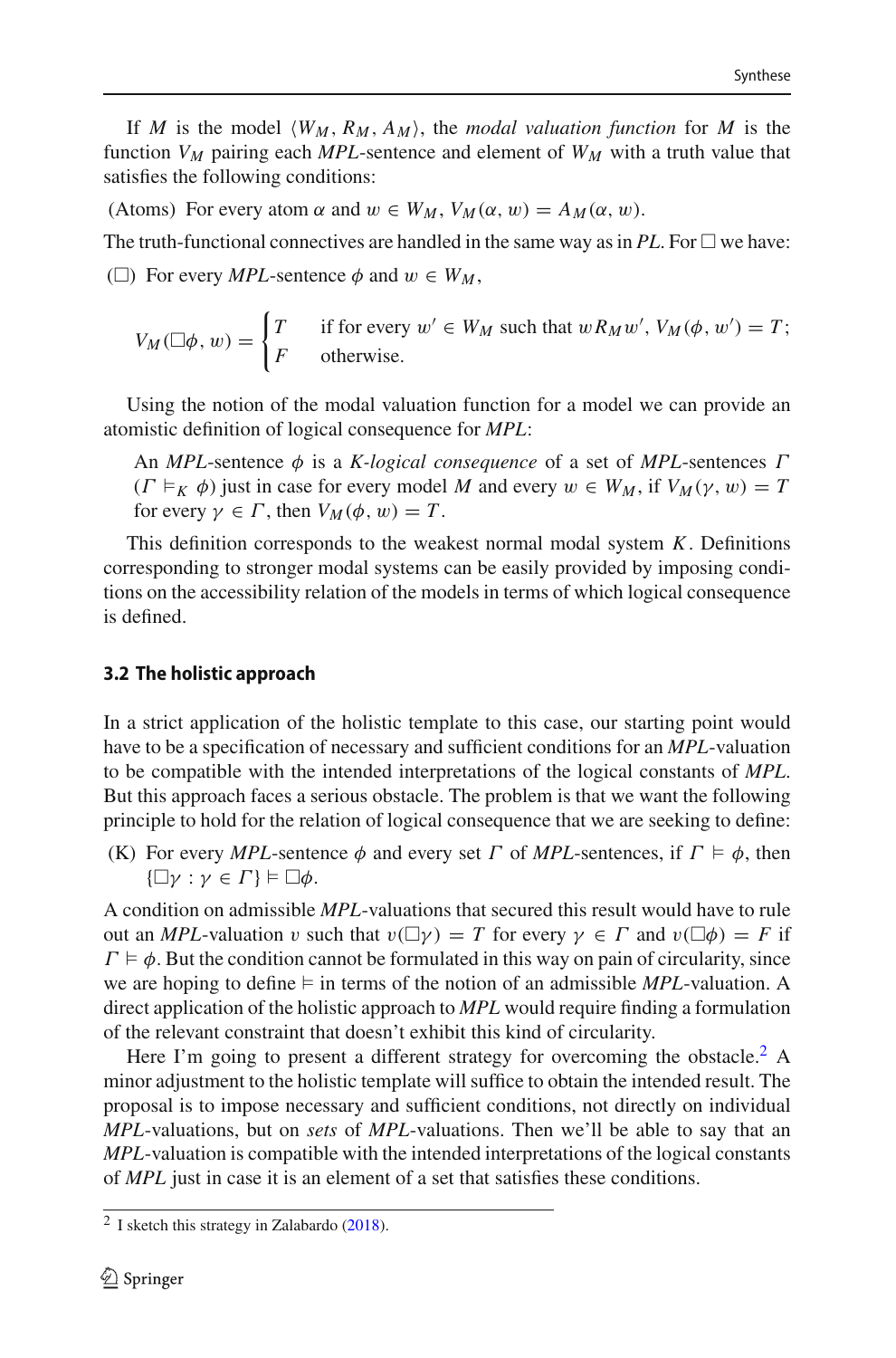The sets we are after will have to contain nothing but Boolean *MPL*-valuations. Otherwise the valuations in the set won't be compatible with the intended interpretations of the truth-functional connectives. In order to ensure that the valuations are also compatible with the intended interpretation of the necessity operator we need to impose a condition on the set as a whole. The crucial concept for formulating this condition is the relation of *actualization* between *MPL*-valuations:

An *MPL*-valuation v' *actualizes* an *MPL*-valuation v just in case, for every *MPL*sentence  $\phi$ , if  $v(\Box \phi) = T$  then  $v'(\phi) = T$ .

Thus  $v'$  actualizes v just in case all the necessities of v are true in  $v'$ . Using the notion of actualization we can define necessary and sufficient conditions on a set of *MPL*-valuations that will ensure that an *MPL*-valuation will be compatible with the intended interpretations of the logical constants of *MPL* just in case it is an element of one of these sets. I shall refer to sets of *MPL*-valuations satisfying these conditions as *m-Boolean*.

A nonempty set *V* of Boolean *MPL*-valuations is *m-Boolean* just in case it satisfies the following condition:

For every *MPL*-sentence  $\phi$  and every  $v \in V$ , if for every  $v' \in V$  such that  $v'$ actualizes  $v, v'(\phi) = T$ , then  $v(\Box \phi) = T$ .

Notice that we don't need to require, in addition, that  $\Box \phi$  is false in v if  $\phi$  is false in some valuation that actualizes v. If  $\Box \phi$  is true in v and  $\phi$  is false in v', then v' doesn't actualize  $v$ . This means that a set of Boolean valuations can fail to be m-Boolean only if it contains a valuation that fails to treat as necessary what's true in every valuation that actualizes it.

I'd like to emphasize that an m-Boolean set does not consist in a set of Boolean *MPL*-valuations and a binary relation on this set (actualization) that satisfy certain conditions.<sup>3</sup> We are not making covert appeal to the relation of accessibility used by the atomistic approach. An m-Boolean set is simply a set of Boolean *MPL*-valuations that satisfies a certain condition. We have introduced the notion of actualization in order to provide a perspicuous formulation of the condition that a set of Boolean *MPL*-valuations needs to satisfy in order to be m-Boolean. But the notion is entirely dispensable. The condition that we've used to define m-Boolean sets can be easily formulated without its help ( $\phi$  and  $\psi$  range over *MPL*-sentences and v and v' over elements of *V*):

$$
\forall \phi \,\forall v (\forall v' [(\forall \psi(v(\Box \psi) = T \rightarrow v'(\psi) = T) \rightarrow v'(\phi) = T] \rightarrow v(\Box \phi) = T)
$$

Using the notion of m-Boolean sets of *MPL*-valuations we can provide a holistic definition of logical consequence for *MPL* corresponding to the weakest normal system *K*:

An *MPL*-sentence φ is a *K-logical consequence* of a set of *MPL*-sentences Γ  $(T \vDash_K \phi)$  just in case for every m-Boolean set of *MPL*-valuations *V* and every  $v \in V$ , if  $v(\gamma) = T$  for every  $\gamma \in \Gamma$ , then  $v(\phi) = T$ .

<span id="page-6-0"></span><sup>3</sup> My proposal differs in this respect from Hughes Leblanc's truth-functional semantics for modal logic (Leblan[c](#page-27-2) [1976](#page-27-2)), which invokes a set of (atomic) valuations and a binary relation on this set.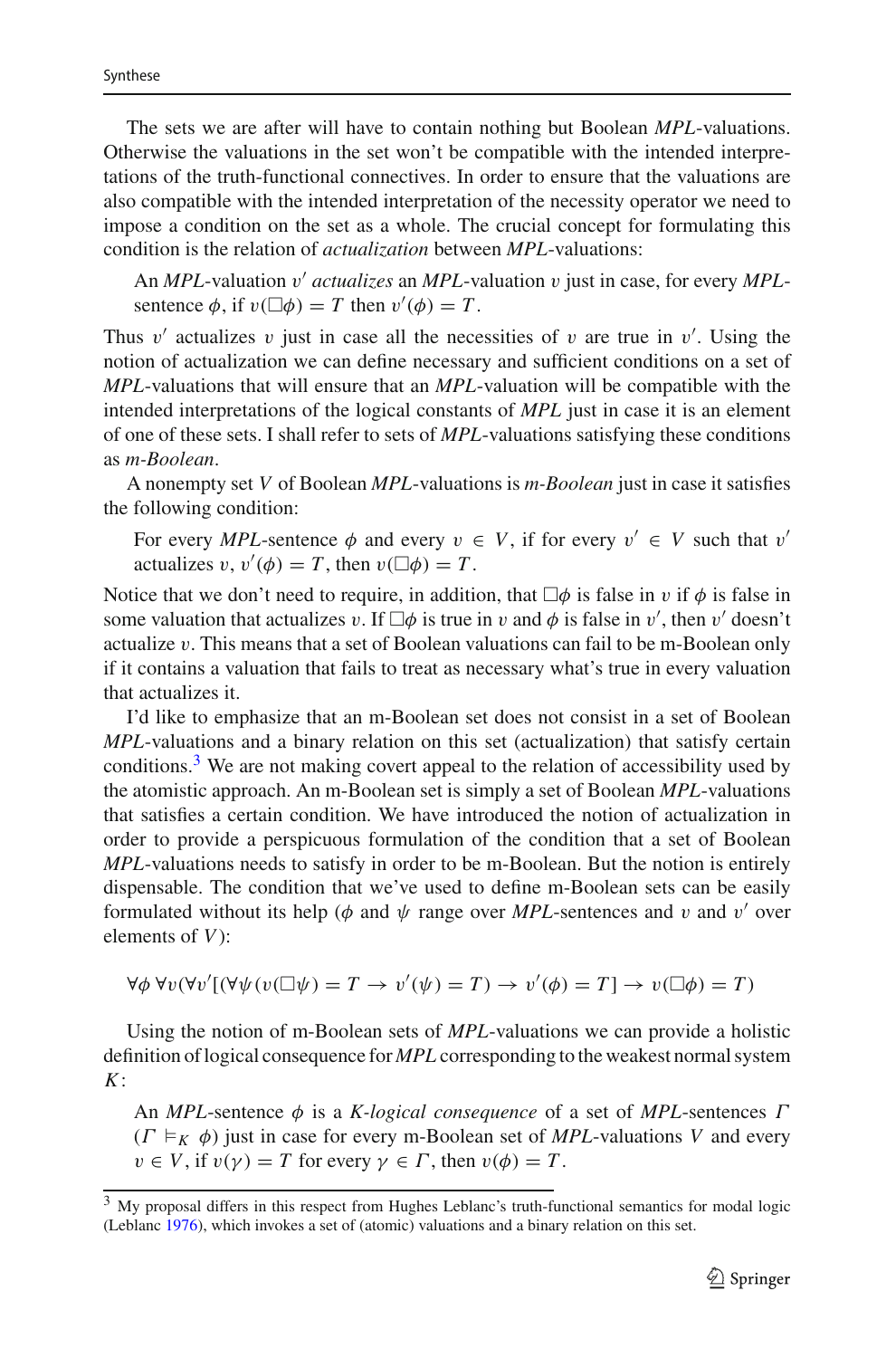And we can produce definitions corresponding to stronger modal systems in terms of suitably restricted classes of m-Boolean sets, by imposing the same conditions on actualization that are used with accessibility in the atomistic approach.

Here, however, a different strategy is also possible. For *T* , for example, we can use sets of *MPL*-valuations which, in addition to being Boolean, satisfy the following condition:

(*T*) For every *MPL*-sentence  $\phi$ , if  $v(\Box \phi) = T$  then  $v(\phi) = T$ .

Likewise for S4 we can focus on sets of Boolean valuations that satisfy  $(T)$  and:

(4) For every *MPL*-sentence  $\phi$ , if  $v(\Box \phi) = T$  then  $v(\Box \Box \phi) = T$ .

Other normal systems can be treated in the same way.

<span id="page-7-1"></span>The holistic definition of K-logical consequence presented in this section is equivalent to the atomstic definition. This is expressed by the following result:

**Theorem 1** *For every MPL-sentence* φ *and every set of MPL-sentences* Γ *, the following are equivalent:*

- *1. For every modal model M and every*  $w \in W_M$ , if  $V_M(\gamma, w) = T$  for every  $\gamma \in \Gamma$ , *then*  $V_M(\phi, w) = T$ .
- *2. For every m-Boolean set V of MPL-valuations and every*  $v \in V$ , if  $v(\gamma) = T$  for *every*  $\gamma \in \Gamma$ *, then*  $v(\phi) = T$ *.*

In Sect. [7.1,](#page-16-1) below, I offer a proof of this result.

# <span id="page-7-0"></span>**4 First-order logic**

In this section I present the contrast between the atomistic and the holistic approach for (nonmodal) first-order logic. We consider first-order languages whose logical vocabulary consists of the connectives and brackets of *PL*, the universal quantifier ∀, the identity sign,  $\dot{=}$ , and denumerably many variables. The extralogical vocabulary of a first-order language may contain *n*-place predicates, for any positive integer *n*, and individual constants. For any extralogical vocabulary the terms of the language are the variables and the individual constants of the vocabulary. The set of formulas of the language is defined by induction in the usual way. Then the set of sentences of the language is defined as the set of formulas with no free variables.

Our goal in this section is to present the application of the atomistic approach and the holistic approach to the task of defining logical consequence as a relation between sets of sentences of a first-order language *L* and sentences of *L*. The holistic definition of logical consequence presented in this section will be shown in Sect. [7.2](#page-17-0) to be equivalent to the standard atomistic definition.

## **4.1 The atomistic approach**

In the standard application of the atomistic approach to the task of defining logical consequence for a first-order language *L*, the role of ASAs is played by *L*-structures.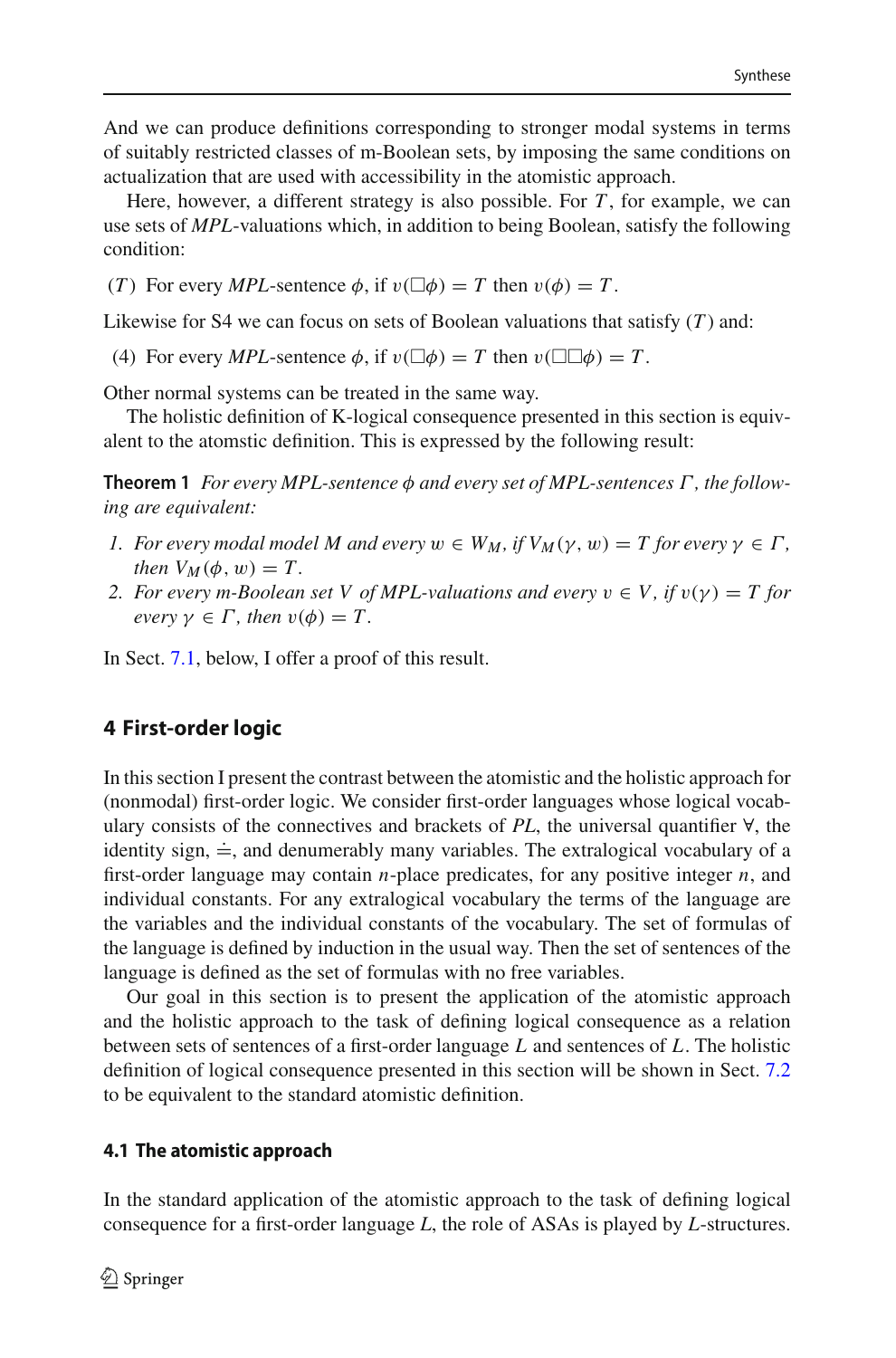An *L*-structure  $\mathfrak A$  consists in a non-empty set *A*, known as the *universe* of  $\mathfrak A$ , and an interpretation in *A* for every extralogical symbol  $s$  of  $L$ ,  $s_{\mathfrak{A}}$ , as follows:

- For every individual constant *c* of  $L$ ,  $c_{\mathfrak{A}} \in A$ .
- For every *n*-place predicate *P* of *L*,  $P_{\mathfrak{A}} \in \mathcal{P}(A^n)$ .

The next step in the implementation of the atomistic approach is to specify, for each *L*-structure and each *L*-sentence, the truth value that the sentence receives from the structure. This has to be done indirectly, defining in the first instance the value that each *L*-formula receives from an *L*-structure relative to an interpretation of the variables in the universe of the structure. If A is an *L*-structure, a *variable-interpretation* in A is a function from the set of variables to the universe of A.

The *denotation* in  $\mathfrak A$  of an *L*-term *t* relative to a variable-interpretation *s* in  $\mathfrak A$ ,  $den_{\mathfrak{A}}(t, s)$ , can be defined as follows:

(IC) For every individual constant *c* of *L*,  $den_{\mathfrak{A}}(c, s) = c_{\mathfrak{A}}$ . (Var) For every variable *x*,  $den_{\mathfrak{A}}(x, s) = s(x)$ .

We now define by recursion the truth value in  $\mathfrak A$  of an *L*-formula  $\phi$  relative to a variable-interpretation *s* in  $\mathfrak{A}, \nu_{\mathfrak{A}}(\phi, s)$ . If *s* is a variable-interpretation in  $\mathfrak{A}$ , then, for all variables *x*, *y* and every  $a \in A$ ,

$$
s_{(x/a)}(y) = \begin{cases} a & \text{if } x = y; \\ s(y) & \text{otherwise.} \end{cases}
$$

 $v_{\mathfrak{A}}(\phi, s)$  is the unique function satisfying the following conditions:

(Pred) For every *L*-formula of the form  $Pt_1 \ldots t_n$ ,

$$
v_{\mathfrak{A}}(Pt_1 \ldots t_n, s) = \begin{cases} T & \text{if } \langle \operatorname{den}_{\mathfrak{A}}(t_1, s), \ldots, \operatorname{den}_{\mathfrak{A}}(t_n, s) \rangle \in P_{\mathfrak{A}}; \\ F & \text{otherwise.} \end{cases}
$$

 $(\doteq)$  For every *L*-formula of the form  $t \doteq u$ ,

$$
v_{\mathfrak{A}}(t \doteq u, s) = \begin{cases} T & \text{if } \operatorname{den}_{\mathfrak{A}}(t, s) = \operatorname{den}_{\mathfrak{A}}(u, s); \\ F & \text{otherwise.} \end{cases}
$$

The sentential connectives are handled in the same way as in *PL*. For the universal quantifier we have:

(∀) For every *L*-formula of the form ∀*x*φ,

$$
v_{\mathfrak{A}}(\forall x \phi, s) = \begin{cases} T & \text{if for every } a \in A, v_{\mathfrak{A}}(\phi, s_{(x/a)}) = T; \\ F & \text{otherwise.} \end{cases}
$$

Now, in general, the value that *s* gives to variables that are free in an *L*-formula  $\phi$ could affect the value of  $v_{\mathfrak{A}}(\phi, s)$ . Hence it's not the case for every *L*-formula  $\phi$  and all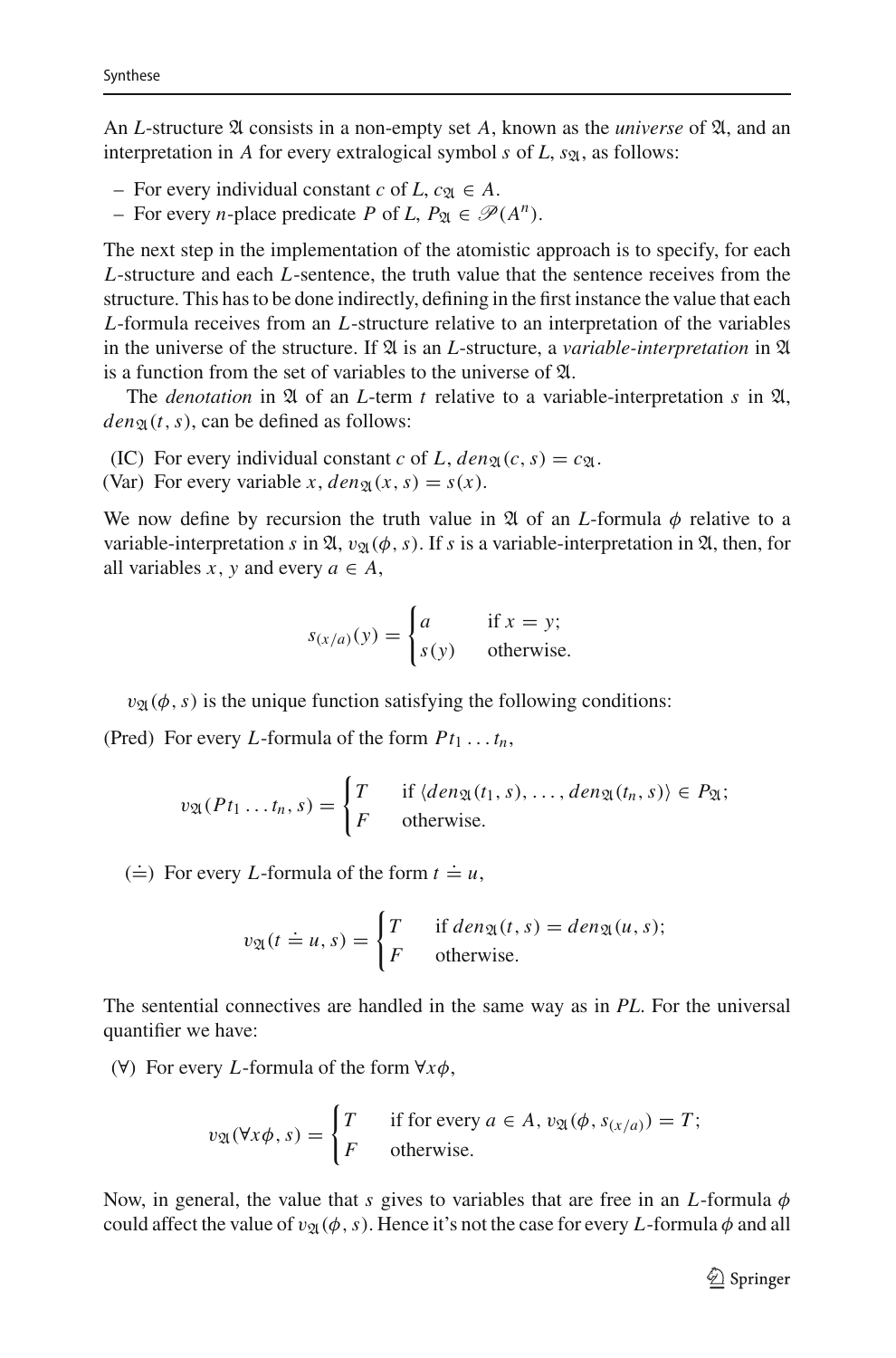variable-interpretations *s*, *s'* in  $\mathfrak{A}$  that  $v_{\mathfrak{A}}(\phi, s) = v_{\mathfrak{A}}(\phi, s')$ . However for *L*-sentences, L-formulas with no free variables, this does hold in general: For every L-sentence  $\phi$  and all variable-interpretations *s*, *s'* in  $\mathfrak{A}$ , we have that  $v_{\mathfrak{A}}(\phi, s) = v_{\mathfrak{A}}(\phi, s')$ . This means that in defining the binary function  $v_{\mathfrak{A}}$  pairing *L*-formulas and variable-interpretations with truth values, we have defined a unary function, call it  $vs_{\mathfrak{A}}$ , pairing each *L*-sentence with a unique truth value, as required by the atomistic approach.  $v s_{\mathfrak{A}}$  gives the truth conditions of each *L*-sentence  $\phi$ , by specifying the truth value that  $\phi$  receives from each *L*-structure.

Now we can define the relation of logical consequence for sentences of a first-order language *L* as follows:

An *L*-sentence  $\phi$  is a *logical consequence* of a set of *L*-sentences  $\Gamma(\Gamma \models \phi)$  just in case for every *L*-structure  $\mathfrak{A}$ , if  $vs_{\mathfrak{A}}(\gamma) = T$  for every  $\gamma \in \Gamma$ , then  $vs_{\mathfrak{A}}(\phi) = T$ .

## **4.2 The holistic approach**

In the holistic approach ASAs play no role. Hence in the case of first-order logic, *L*-structures have no role to play in a holistic definition of logical consequence for a first-order language *L*. The starting point of the holistic approach is the set of *Lvaluations*—functions from the set of *L*-sentences to the set  $\{T, F\}$ . The holistic approach proceeds by specifying necessary and sufficient conditions for an *L*-valuation to count as admissible—as compatible with the intended interpretations of the logical symbols of a first-order language. To achieve this, we need the concept of substitution:

For every *L*-formula φ, individual constant *c* of *L* and variable *x*, the *c/x-substitution* of  $\phi$ ,  $(\phi)$ [ $c/x$ ], is the formula that we obtain by replacing *x* with *c* wherever it occurs in free  $\phi$ .

We are now in a position to specify necessary and sufficient conditions for an *L*valuation to count as admissible—as compatible with the intended interpretations of the logical constants of a first-order language. Our proposal will fall somewhat short of this goal, but we will then be able to overcome this shortcoming with our definition of logical consequence.

We are going to use for this purpose the notion of a *q-Boolean L*-valuation, defined, as with Boolean *P L*-valuations, with a list of individually necessary and jointly sufficient conditions, specifying which *L*-valuations are ruled out by the intended interpretation of each logical constant. For the connectives we use the same conditions as in propositional logic. We just need to add to these one for the universal quantifier and two for the identity sign.

An *L*-valuation v is *q-Boolean* just in case it satisfies the following conditions:

- ( $\neg$ ) For every *L*-sentence  $\phi$ ,  $v(\phi) \neq v(\neg \phi)$ .
- ( $\wedge$ ) For all *L*-sentences  $\phi$ ,  $\psi$ ,  $v(\phi \wedge \psi) = T$  iff  $v(\phi) = v(\psi) = T$ .
- ( $\forall$ ) For every *L*-formula  $\phi$  in which no variable other than *x* is free,  $v(\forall x \phi) = T$ iff for every individual constant *c* of *L*,  $v((\phi)[c/x]) = T$ .

<span id="page-9-0"></span><sup>4</sup> In standard applications of the atomistic approach, logical consequence is defined for all *L*-formulas. Here I've restricted the definition to *L*-sentences in order to facilitate comparisons with the holistic approach.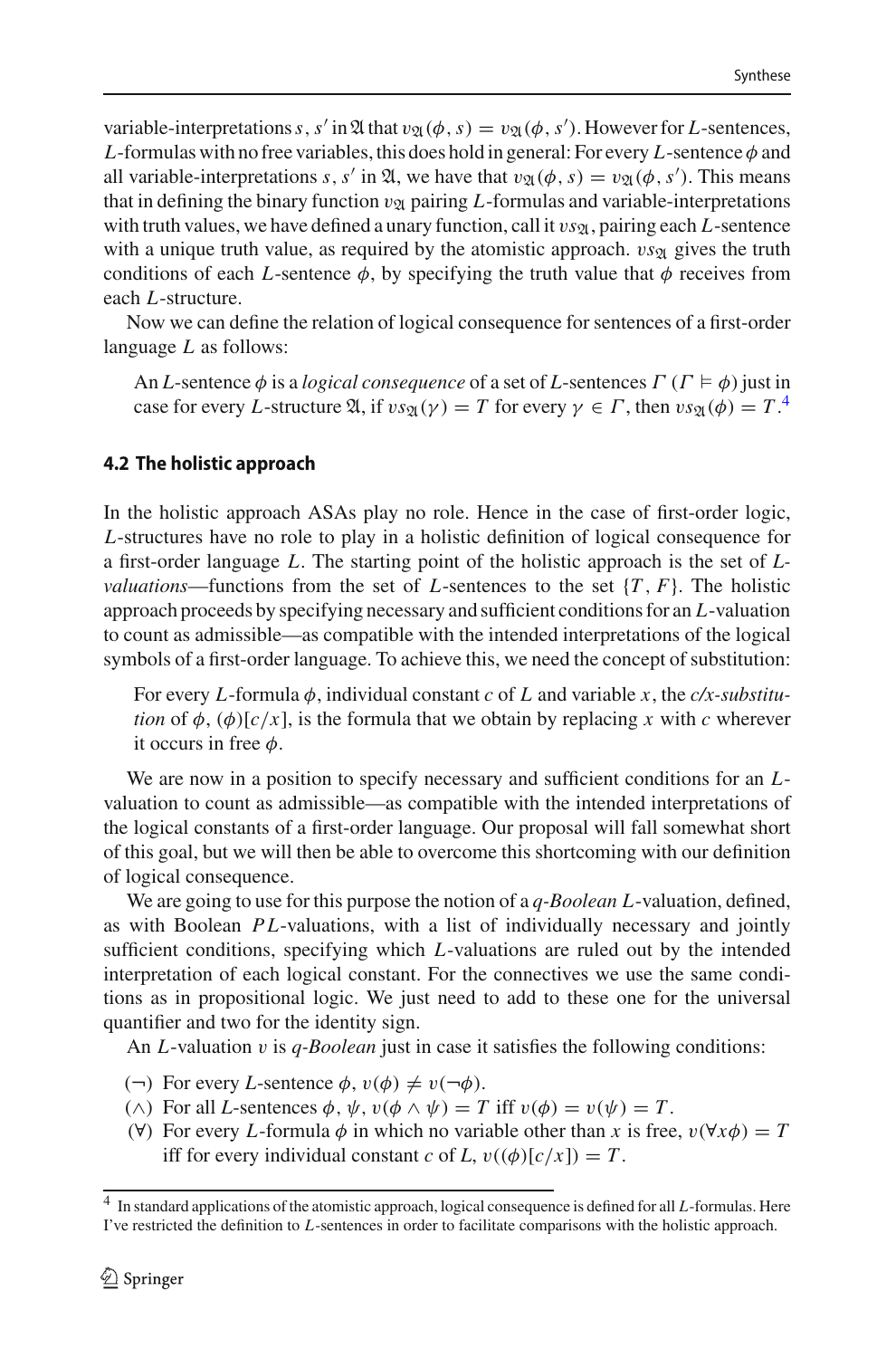- $( \doteq a)$  For every individual constant *c* of *L*,  $v(c \doteq c) = T$ .
- ( $\Rightarrow$  *b*) For all individual constants *c*, *c'* of *L*, if  $v(c \Rightarrow c') = T$ , then for every *L*-formula  $\phi$  in which no variable other than *x* is free,  $v((\phi)[c/x])$  =  $v((\phi)[c'/x]).$

Clause (∀) clearly takes the approach of the substitutional interpretation of the quantifiers. Notice, though, that interpreting the quantifiers substitutionally doesn't by itself result in a version of the holistic approach. Substitutional quantification is standardly presented in the context of an atomistic semantics for first-order logic, which differs from the standard objectual approach only in treating as ASAs, not first-order structures, but atomic valuations.<sup>[5](#page-10-0)</sup>

Treating q-Boolean *L*-valuations as admissible, a straightforward application of the holistic template would produce the following definition of logical consequence:

An *L*-sentence  $\phi$  is an *L*-logical consequence of a set  $\Gamma$  of *L*-sentences  $(\Gamma \models^L \phi)$ just in case for every q-Boolean *L*-valuation *v*, if  $v(\gamma) = T$  for every  $\gamma \in \Gamma$ , then  $v(\phi) = T$ .

However, *L*-logical consequence doesn't quite grasp the intuitive notion of logical consequence. To see this, notice that every instance of the following schema, where  $\phi$ is an *L*-formula in which only *x* is free, is a true *L*-logical consequence claim:

 $\{(\phi) [c/x] : c \text{ is an individual constant of } L\} \models^L \forall x \phi$ 

The definition of q-Boolean *L*-valuation entails directly that every q-Boolean *L*valuation making all the premises in an instance of this schema true will also make the conclusion true. But intuitively this set of premises should not logically entail this conclusion. The universal conclusion can have a counterexample in an object for which the language doesn't have a name. Then the conclusion should be false even if all the premises are true. The premises say that all the objects for which the language has names satisfy the condition expressed by  $\phi$ .<sup>[6](#page-10-1)</sup> But on the intuitive understanding of the universal quantifier the conclusion says more—that every object, whether or not the language has a name for it, satisfies the condition expressed by  $\phi$ . Logical relations should not be affected by which objects the language is capable of naming.

This has been traditionally a major objection to the substitutional interpretation of the quantifiers. However, the problem has a very simple solution, outlined by Dunn and Belnap  $(1968, p. 183)$  $(1968, p. 183)$ .<sup>[7](#page-10-2)</sup> Let's say that first-order language  $L'$  is an *onomastic expansion* of first-order language *L* just in case their vocabularies are identical except that the vocabulary of  $L'$  contains individual constants that are not in the vocabulary of *L*. Using this concept we can formulate a definition of logical consequence for *L* that overcomes the obstacle we've encountered:

<span id="page-10-0"></span><sup>5</sup> Dunn and Belnap's [\(1968](#page-27-3)) presentation of substitutional quantification follows this atomistic template (p. 179). The same goes for Leblan[c](#page-27-2) [\(1976](#page-27-2)). Leblanc [\(1983](#page-27-4), pp. 213–214) briefly mentions a holistic version of substitutional semantics that is essentially the one developed here. Holistic ideas can also be found in the work of Smullyan [\(1968,](#page-27-5) p. 47) and Hintikk[a](#page-27-6) [\(1955](#page-27-6)).

<span id="page-10-1"></span><sup>6</sup> In the limiting case, for first-order languages with no individual constants, a q-Boolean valuation will give the value *T* to every universal sentence.

<span id="page-10-2"></span><sup>7</sup> Hughes Leblanc has provided a detailed development of this idea (see Leblan[c](#page-27-4) [1983](#page-27-4)). Boneva[c](#page-27-7) [\(1984](#page-27-7)) uses onomastic expansions in the quantifier-clauses of the definition of admissible valuations.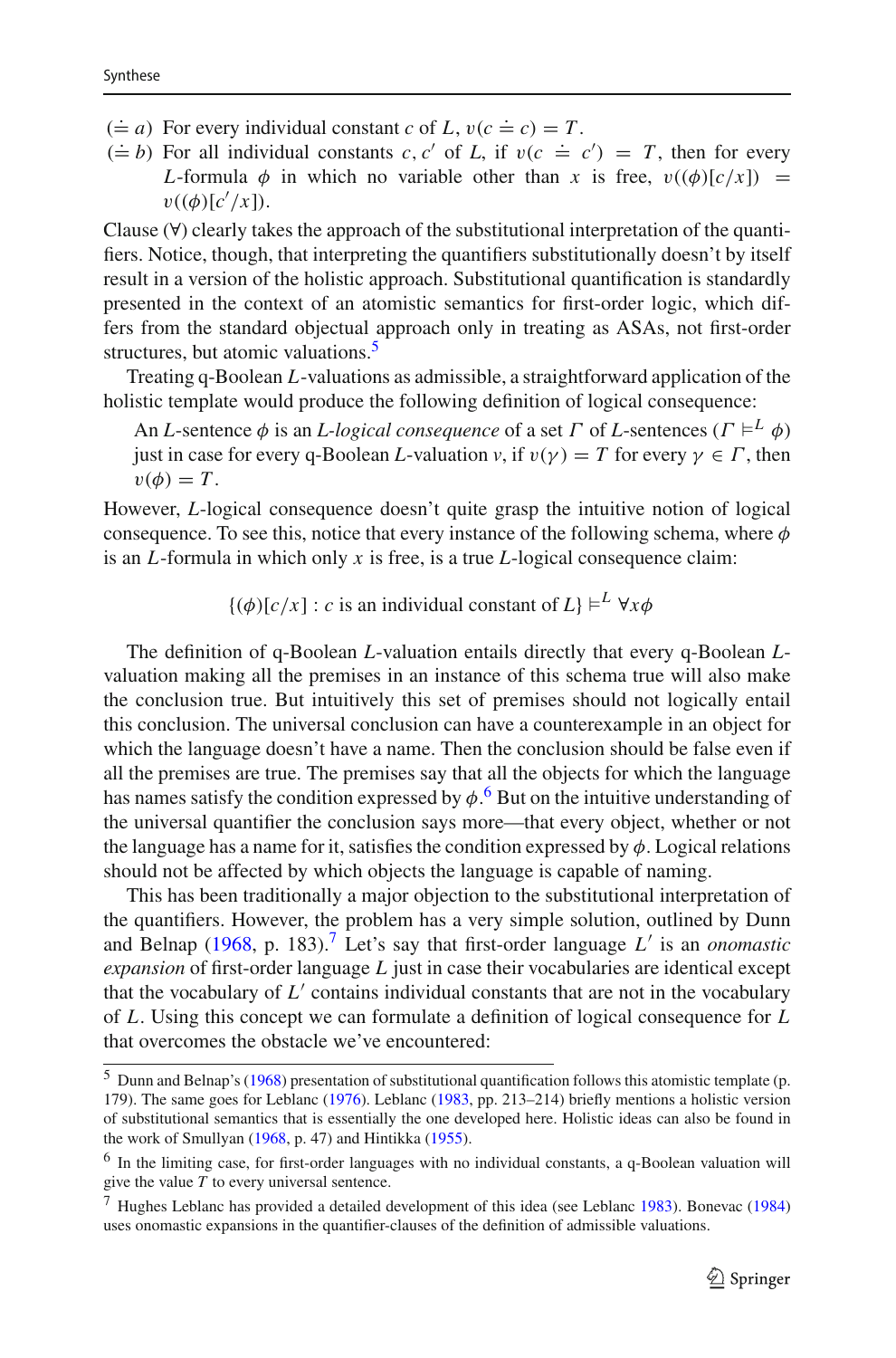An *L*-sentence  $\phi$  is a *logical consequence* of a set  $\Gamma$  of *L*-sentences ( $\Gamma \models \phi$ ) just in case for every onomastic expansion *L'* of *L*,  $\Gamma \models^{L'} \phi$ .

<span id="page-11-2"></span>The claim that this holistic definition of first-order logical consequence is equivalent to the atomistic definition provided above can be expressed as follows:

**Theorem 2** *For every sentence* φ *of a first-order language L and every set* Γ *of Lsentences the following are equivalent:*

- *1. For every onomastic expansion L of L, for every q-Boolean L -valuation* v*, if*  $v(\gamma) = T$  for every  $\gamma \in \Gamma$ , then  $v(\phi) = T$ .
- *2. For every L-structure*  $\mathfrak{A}$ *, if*  $v s_{\mathfrak{A}}(\gamma) = T$  *for every*  $\gamma \in \Gamma$ *, then*  $v s_{\mathfrak{A}}(\phi) = T$ *.*

In Sect. [7.2,](#page-17-0) below, I provide a proof of this result.

# <span id="page-11-0"></span>**5 Modal first-order logic**

We consider now modal first-order languages whose logical vocabulary contains the connectives and brackets of *PL*, the necessity operator  $\Box$ , the universal quantifier  $\forall$ , the identity sign  $\dot{=}$ , and denumerably many variables. The extralogical vocabulary of the identity sign  $\dot{=}$ , and denumerably many variables. The extralogical vocabulary of a modal first-order language may contain *n*-place predicates, for any positive integer *n*, and individual constants.

As in nonmodal first-order languages, the terms of a modal first-order language are the variables and the individual constants. The set of formulas is also defined with the usual induction, including this time inductive clauses for both  $\forall$  and  $\Box$ . As with nonmodal first-order logic, the sentences of a modal first-order language are the formulas with no free variables.

## **5.1 The atomistic approach**

Standard definitions of logical consequence for modal first-order languages follow the atomistic approach. The role of ASAs is played by items that combine the ideas of first-order structures and modal models. There are several important decisions one needs to make in order to effect this combination. Here we are going to present a particularly simple version of the idea.<sup>[8](#page-11-1)</sup>

If *L* is a modal first-order language, an *L-model M* is a quadruple

$$
\langle W_M, D_M, R_M, I_M \rangle,
$$

where:

- $W_M$  is a nonempty set (the possible worlds).
- $-D_M$  is a nonempty set (the universe).
- $R_M$  is a binary relation on  $W_M$  (accessibility).
- $-I_M$  is an interpretation of each extralogical symbol of  $L$ , as follows:

<span id="page-11-1"></span><sup>&</sup>lt;sup>8</sup> On the [a](#page-27-8)pproach discussed here, see Linsky and Zalta [\(1994](#page-27-8)). For other optio[n](#page-27-9)s see Garson [\(1984](#page-27-9)).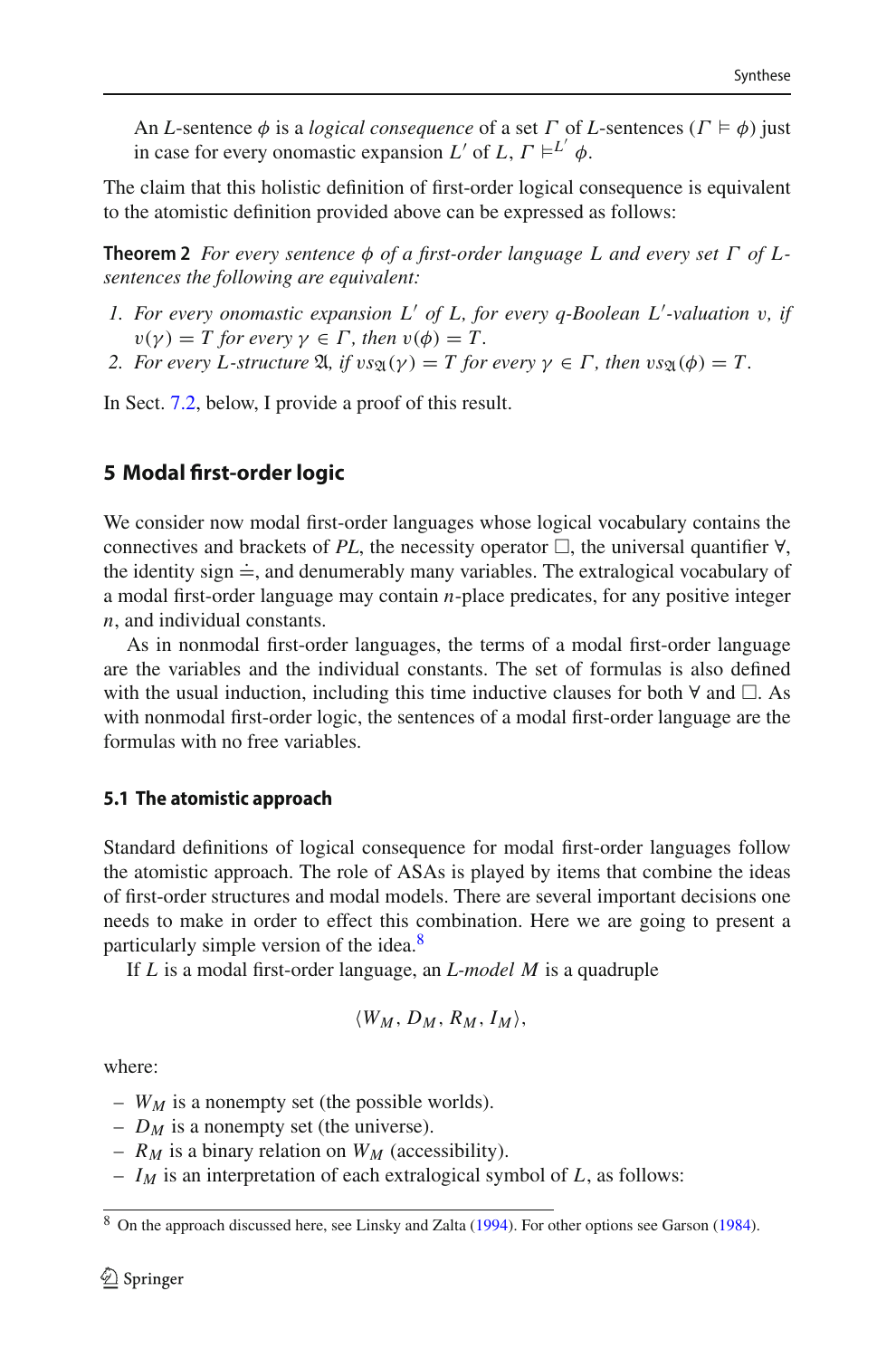- For every individual constant *c* of *L*,  $c_M \in D_M$ . I.e. *c* is interpreted with an object in the universe.
- − For every *n*-place predicate *P* of *L*,  $P_M \text{ ∈ } {}^{W_M} \mathcal{P}(D_M^n)$ . I.e. *P* is interpreted with a function pairing each element of  $W_M$  with a set of *n*-tuples of elements of *DM*—its extension at that world. We shall refer to the set of *n*-tuples of elements of  $D_M$  that  $P_M$  pairs with w as  $P_M^w$ .

A *variable-interpretation in M* is a function from the set of variables to *DM* .

The denotation in *M* of an *L*-term *t* at a world w relative to a variable-interpretation *s* in *M*,  $den_M(t, w, s)$ , is defined as follows:

(IC) For every individual constant *c* of *L*,  $den_M(c, w, s) = c_M$ .

(Var) For every variable *x*,  $den_M(x, w, s) = s(x)$ .

We now define by recursion the truth value in *M* of an *L*-formula  $\phi$  at a world w relative to a variable-interpretation *s* in *M*,  $V_M(\phi, w, s)$ , as the unique function satisfying the following conditions:

(Pred) For every *L*-formula of the form  $Pt_1 \ldots t_n$ ,

$$
V_M(Pt_1 \dots t_n, w, s) = \begin{cases} T & \text{if } \langle \text{den}_M(t_1, w, s), \dots, \text{den}_M(t_n, w, s) \rangle \in P_M^w; \\ F & \text{otherwise.} \end{cases}
$$

 $(\dot{=} )$  For every *L*-formula of the form  $t \dot{=} u$ ,

$$
V_M(t \doteq u, w, s) = \begin{cases} T & \text{if } \text{den}_M(t, w, s) = \text{den}_M(u, w, s); \\ F & \text{otherwise.} \end{cases}
$$

The truth-functional connectives are handled in the same way as previously. For the universal quantifier and the necessity operator we have:

(∀) For every *L*-formula of the form ∀*x*φ,

$$
V_M(\forall x \phi, w, s) = \begin{cases} T & \text{if for every } a \in D_M, V_M(\phi, w, s_{(x/a)}) = T; \\ F & \text{otherwise.} \end{cases}
$$

( $\Box$ ) For every *L*-formula of the form  $\Box \phi$ ,

$$
V_M(\Box \phi, w, s) = \begin{cases} T & \text{if for every } w' \in W_M \text{ such that } wR_M w', \\ V_M(\phi, w', s) = T; \\ F & \text{otherwise.} \end{cases}
$$

As in nonmodal first-order logic, variable-interpretations won't affect the truth value of sentences: For every *L*-sentence  $\phi$ ,  $w \in W_M$  and all variable-interpretations *s*, *s'* in  $D_M$ , we have that  $V_M(\phi, w, s) = V_M(\phi, w, s')$ . This means that in defining the three-place function  $V_M$  pairing *L*-formulas, worlds and variable-interpretations with truth values, we have defined a binary function, call it *VSM* , pairing each *L*-sentence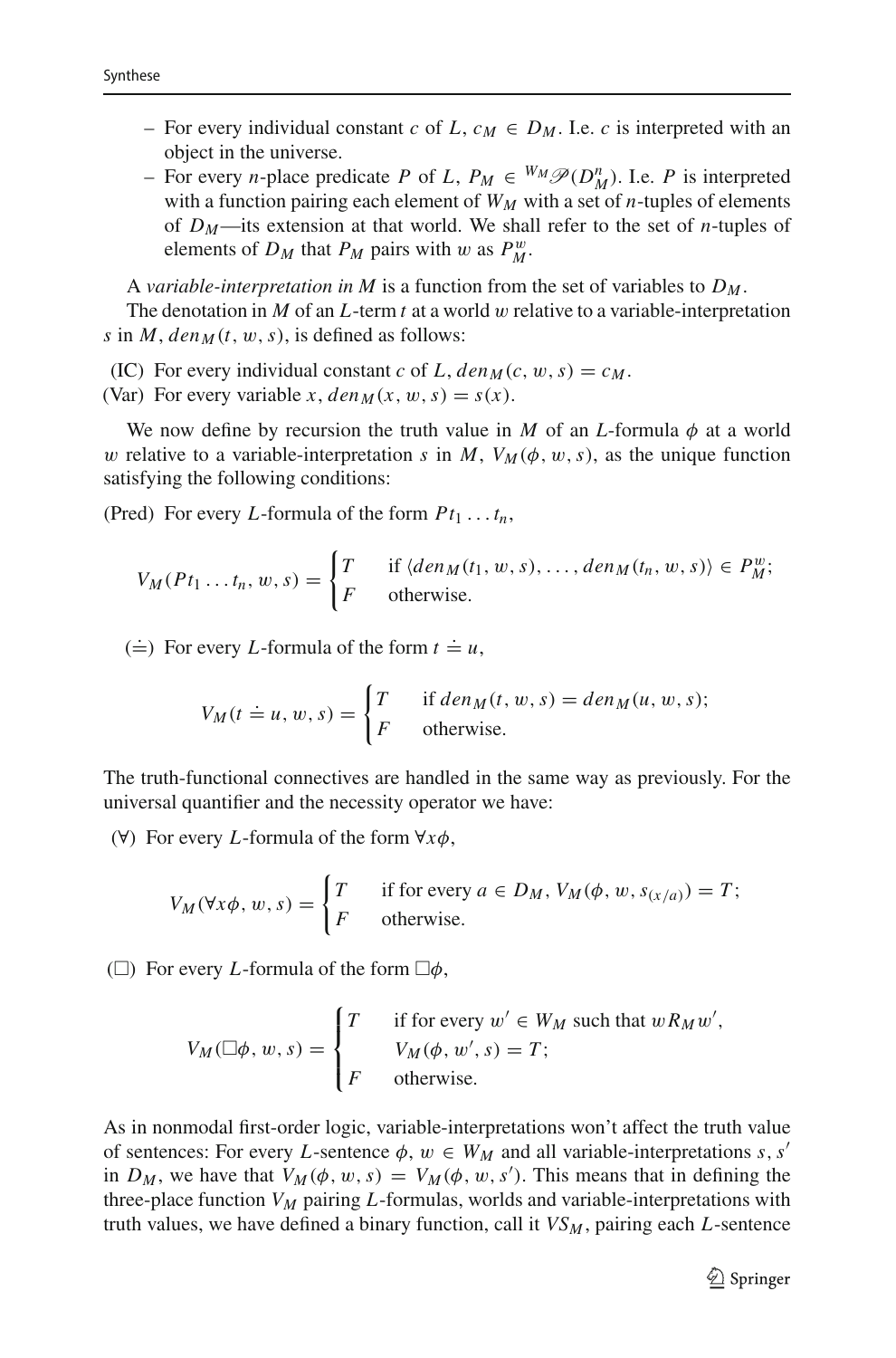and element of  $W_M$  with a unique truth value, as required by the atomistic approach. For every  $w \in W_M$ , let's say that the *sentential valuation* generated by M for w is the function  $vs_M^w$  defined as follows: For every *L*-sentence  $\phi$ ,  $vs_M^w(\phi) = VS_M(\phi, w)$ .

Now we can define, like in nonmodal first-order logic, a relation of logical consequence for sentences of a modal first-order language, corresponding to the weakest normal modal system:

An *L*-sentence  $\phi$  is a *K*-*logical consequence* of a set of *L*-sentences  $\Gamma$  ( $\Gamma \vDash_K \phi$ ) just in case for every *L*-model *M* and every  $w \in W_M$ , if  $VS_M(\gamma, w) = T$  for every  $\gamma \in \Gamma$ , then  $VS_M(\phi, w) = T$ .

As in modal propositional logic, we can now define stronger relations of logical consequence by imposing conditions on the accessibility relation of the models that figure in the definition.

### **5.2 The holistic approach**

The application of the holistic approach to modal first-order logic draws on the ideas that we developed to adapt the holistic template to nonmodal first-order logic and to modal propositional logic. As in nonmodal first-order logic, we start with a languagerelative definition of logical consequence and then define the relation that will do the job in terms of the language-relative relations on the onomastic expansions of the target language. As in modal propositional logic, we don't formulate necessary and sufficient conditions for a valuation to be admissible. We formulate necessary and sufficient conditions on *sets* of valuations. Admissible valuations are elements of sets that satisfy these conditions.

If *L* is a modal first-order language, a set *V* of q-Boolean *L*-valuations is *mq-Boolean* just in case it satisfies the following conditions:

( $\square$ ) For every *L*-sentence  $\phi$  and every  $v \in V$ ,  $v(\square \phi) = T$  if for every  $v' \in V$  such that v' actualizes v,  $v'(\phi) = T$ .

( $\Rightarrow$ ) For all individual constants *c*, *c'* of *L* and all *v*, *v'*  $\in$  *V*, *v*( $c \stackrel{.}{=} c'$ ) = *v'*( $c \stackrel{.}{=} c'$ ).

Condition  $(\square)$  is the same as in modal propositional logic. Condition  $(\doteq)$  reflects the fact that in the atomistic semantics that we are seeking to replicate, individual constants have the same denotation in every possible world. Notice, though, that  $( = )$ is not needed to show that if  $v(c \doteq c') = T$ , then  $v(\Box c \doteq c') = T$ . We have that  $\Box c \doteq c$  is  $(\Box c \doteq x)[c/x]$  and  $\Box c \doteq c'$  is  $(\Box c \doteq x)[c'/x]$ . Hence, if  $v(c \doteq c') = T$ , then, since  $\sigma(\Box c \doteq c) = T$  for every  $\sigma$ ,  $(\doteq b)$  gives us  $v(\Box c \doteq c') = T$ . However, ( $\equiv$ ) is needed to establish that if  $v(\neg c \equiv c') = T$ , then  $v(\Box \neg c \equiv c') = T$ . If a set of q-Boolean valuations satisfying  $(\Box)$  contains valuations v, v' such that  $v(c = c') =$ *T*,  $v'(c \doteq c') = F$ , the argument we've just given shows that  $v'$  cannot actualize v, but v may well actualize v', so that  $v'(-c \doteq c') = T$ ,  $v'(\Box \neg c \doteq c') = F$ .<sup>[9](#page-13-0)</sup>

We can now define a language-relative relation of logical consequence corresponding to the weakest normal modal system:

<span id="page-13-0"></span><sup>&</sup>lt;sup>9</sup> Instead of (=) we could require that for every valuation v in an mq-Boolean set, if  $v(\neg c \doteq c') = T$ , then  $v(\Box \neg c \doteq c') = T$ . However, having ( $\doteq$ ) will facilitate the proof of the equivalence of holistic and  $v(\Box \neg c \doteq c') = T$ . However, having ( $\doteq$ ) will facilitate the proof of the equivalence of holistic and atomistic logical consequence.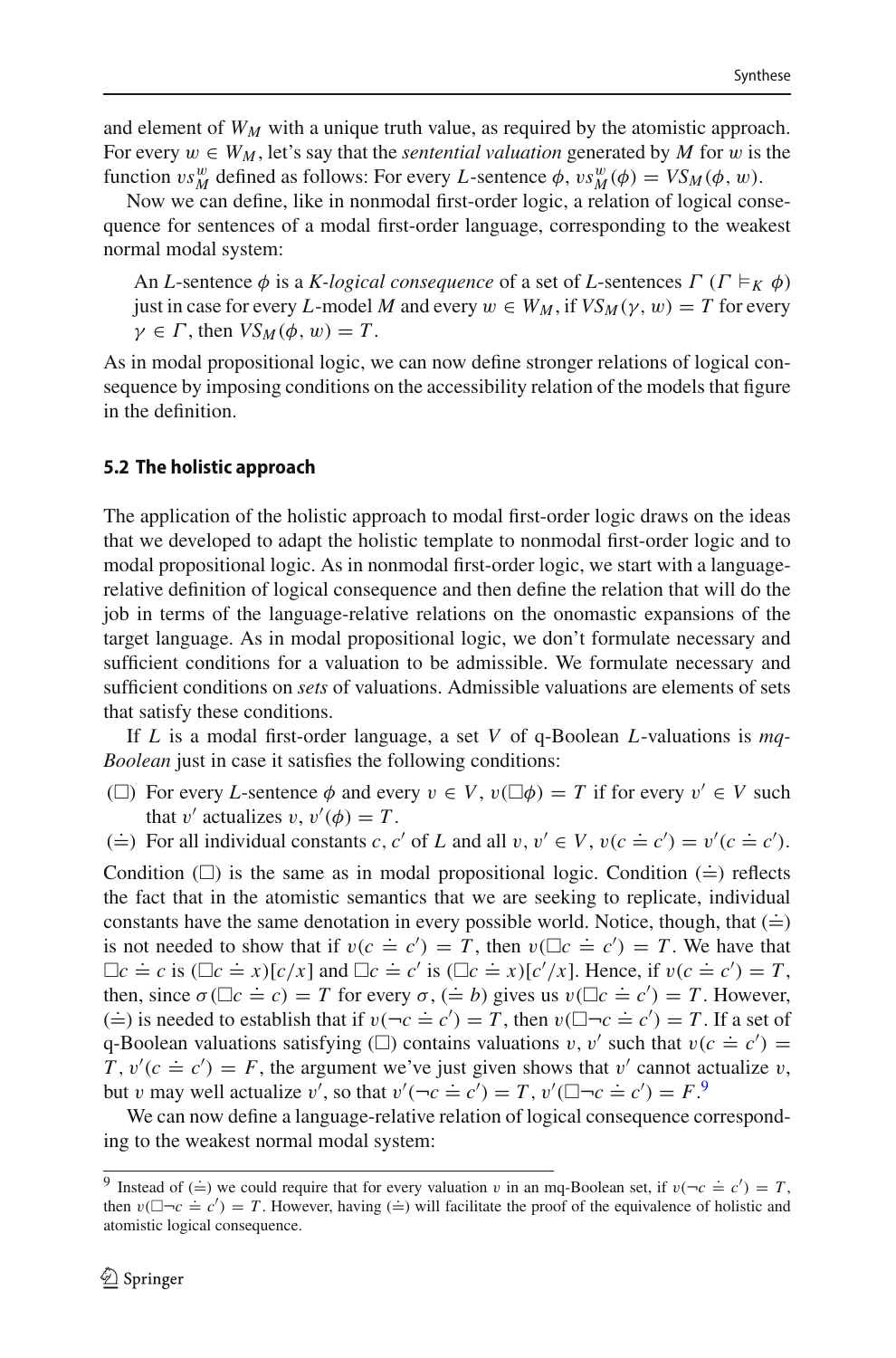An *L*-sentence  $\phi$  is an *L-K-logical consequence* of a set of *L*-sentences  $\Gamma$  ( $\Gamma \vDash^L_K \phi$ ) just in case for every mq-Boolean set of *L*-valuations *V* and every  $v \in V$ , if  $v(\gamma) = T$  for every  $\gamma \in \Gamma$ , then  $v(\phi) = T$ .

For the same reasons given in connection with nonmodal first-order languages, this won't do as a definition of logical consequence for *L*. We overcome the difficulty in the same way:

An *L*-sentence  $\phi$  is a *K*-logical consequence of a set of *L*-sentences  $\Gamma$  ( $\Gamma \vDash_K \phi$ ) just in case for every onomastic expansion *L'* of *L*,  $\Gamma \models_K^L \phi$ .

As we did with modal propositional logic, we can define relations of logical consequence corresponding to stronger modal systems, either by imposing restrictions on the actualization relation of the mq-Boolean sets in the *definiens*, or by imposing conditions on the *L*-valuations in an mq-Boolean set.

In Sect. [7.3,](#page-21-0) below, we show that this holistic definition of logical consequence for modal first-order languages is equivalent to the atomistic definition provided above. The claim can be expressed as follows:

<span id="page-14-1"></span>**Theorem 3** *Let* φ *be a sentence of a modal first-order language L and let* Γ *be a set of L-sentences. The following are equivalent:*

- *1. For every onomastic expansion L of L, for every mq-Boolean set V of L -valuations and every*  $v \in V$ *, if*  $v(\gamma) = T$  *for every*  $\gamma \in \Gamma$ *, then*  $v(\phi) = T$ *.*
- *2. For every L-model M and every*  $w \in W_M$ , if  $VS_M(\gamma, w) = T$  for every  $\gamma \in \Gamma$ , *then*  $VS_M(\phi, w) = T$ .

## <span id="page-14-0"></span>**6 Atomism or holism?**

The atomistic approach and the holistic approach correspond to two different conceptions of the source of logical properties and relations, such as logical consequence. It is widely accepted that language makes contact with reality at the level of its atomic constituents. Compound sentences obtain their semantic properties from their components, and ultimately from the atomic constituents that figure in them. The definitions of truth for formal languages provide us with the tools for investigating this phenomenon.

By using these same tools for explicating logical consequence, the atomistic approach presents the concept as arising from the mechanisms by which language comes to represent the world. A sentence  $\phi$  follows from a set of sentences  $\Gamma$ , on this approach, when the possible ways in which  $\phi$  and the elements of  $\Gamma$  might represent the world don't include any in which  $\phi$  comes out false and all the elements of  $\Gamma$  come out true.

On the holistic approach, by contrast, logical properties and relations are not connected with the mechanisms through which language makes contact with the world.

In systems at least as strong as *B*, ( $\equiv$ ) is not needed to establish that if  $v(\neg c \equiv c') = T$ , then  $v(\Box \neg c \equiv c')$ .  $c' = T$  either. In these systems, every valuation v in an mq-Boolean set *V* is such that if  $v(\neg \phi) = T$ , then  $v(\Box \neg \Box \phi) = T$ . Hence, if  $v(\neg c = c') = T$ , then for every valuation  $v' \in V$  that actualizes v we have that  $v(\Box \neg \Box \phi) = T$ . Hence, if  $v(\neg c = c') = T$ , then for every valuation  $v' \in V$  that actualizes v we have that  $v'(\Box c \equiv c') = F$ . But we have seen that if  $v'(c \equiv c') = T$ , then  $v'(\Box c \equiv c') = T$ . Therefore, for every  $v' \in V$  that actualizes v we have that  $v'(c = c') = F$ , and  $v(\Box \neg c \doteq c') = T$ .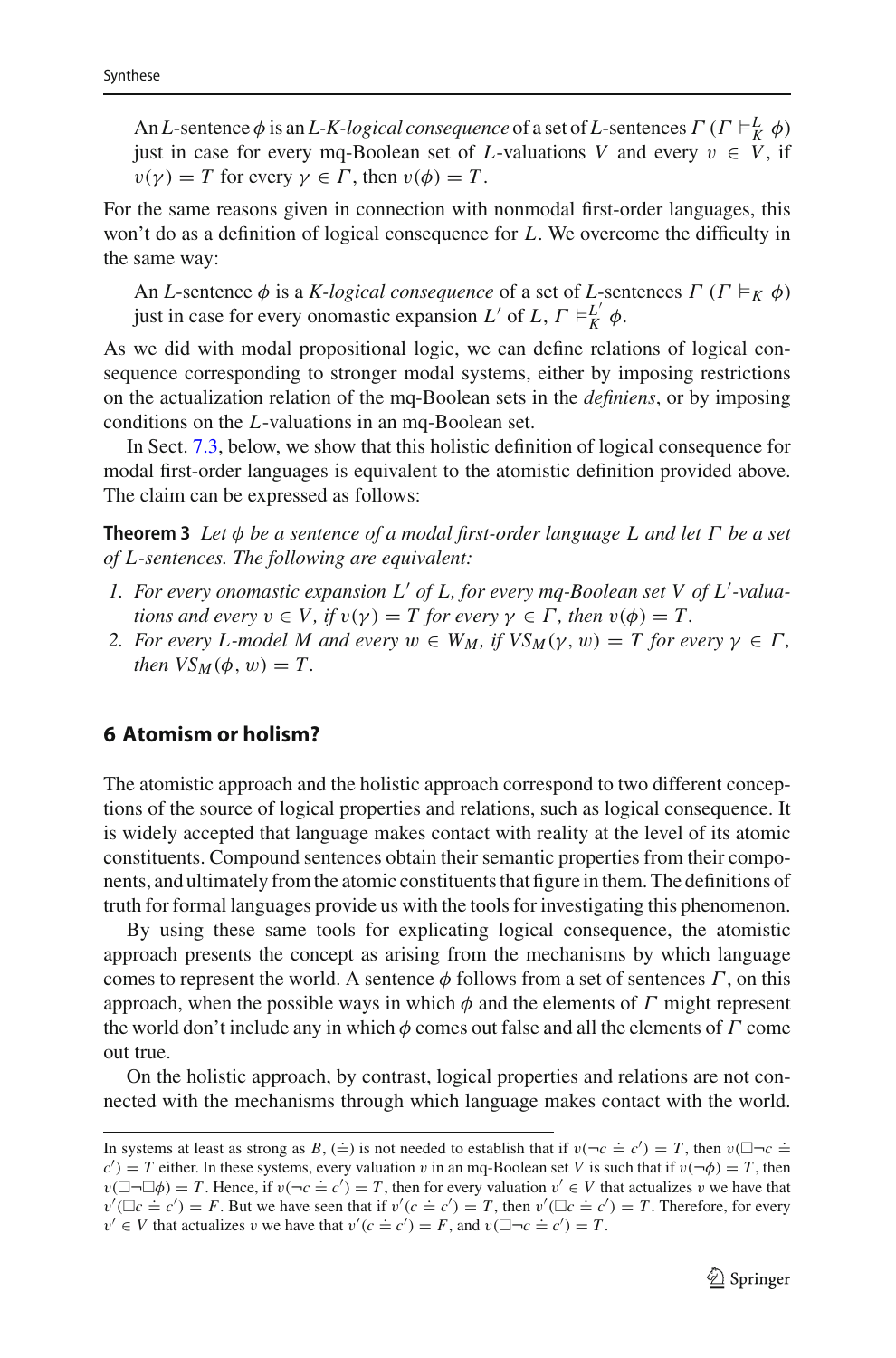They arise instead from factors internal to language—from the fact that some combinations of truth values for sentences are incompatible with structural features of these sentences. Atomic components play no special role in the account, and the ways in which these make contact with the world play no role whatsoever.

This is not the place to adjudicate the contest between these conceptions of the source of logical properties and relations. My goal is to show that the second conception can produce workable definitions of logical consequence for standard formal languages. This result, established in the next section, will block what some may have seen as a powerful argument for the atomistic approach. The premise of this argument is the thought that what makes  $\phi$  a logical consequence of  $\Gamma$  is the fact that structural features of  $\phi$  and the elements of  $\Gamma$  make it impossible for  $\phi$  to be false if all the elements of  $\Gamma$  are true.<sup>[10](#page-15-0)</sup> This premise would render the atomistic approach unavoidable if the explanation of how the structures of propositions rule out certain truth-value combinations needed to invoke how their truth values are determined by the semantic values of their atomic components. The availability of the holistic approach shows that this isn't the case. We can explain how the structures of propositions rule out certain truth-value combinations without considering how their truth values are determined by the semantic values of their atomic components. Hence the holistic approach deprives the atomistic approach of this line of support.

Notice, in addition, that the resources deployed by the atomistic approach for explaining logical consequence go well beyond what is required for the task. I'm going to illustrate the point with the case of nonmodal first-order logic, although it applies in the same way to modal first-order logic. In order to define logical consequence for a first-order language *L*, all we need to do is specify which *L*-valuations are compatible with the intended interpretations of the logical constants. Hence the value of *L*-structures for the task of defining logical consequence is restricted to the fact that each *L*-structure singles out a unique *L*-valuation. But *L*-structures do much more than this, as can be seen by the fact that (infinitely) many different non-isomorphic *L*-structures single out the same *L*-valuation. This is a direct consequence of what is usually presented as the expressive limitations of first-order logic. Thus it follows from the Löwenheim–Skolem results that if A is an *L*-structure with an infinite universe, then for every infinite cardinality  $\kappa$  greater than or equal to the cardinality of *L* there is an *L*-structure  $\mathfrak{B}$  with a universe of cardinality  $\kappa$  that singles out the same *L*-valuation as  $\mathfrak{A}^{11}$  $\mathfrak{A}^{11}$  $\mathfrak{A}^{11}$  I.e., in the symbolism introduced in Sect. [4,](#page-7-0)  $v s_{\mathfrak{A}} = v s_{\mathfrak{B}}$ .<sup>[12](#page-15-2)</sup> The ways in which  $\mathfrak A$  might differ from  $\mathfrak B$  are of the greatest importance in the study of the representational properties of *L*, but they are *completely irrelevant* for the task of defining logical consequence.<sup>13</sup> From the point of view of parsimony, the holistic approach has a clear advantage over the atomistic approach.

 $10$  This premise will be rejected by those who endorse proof-theoretic accounts of logical consequence.

<span id="page-15-0"></span><sup>&</sup>lt;sup>11</sup> See Zalabardo [\(2000,](#page-27-10) pp. 263–271).

<span id="page-15-2"></span><span id="page-15-1"></span><sup>&</sup>lt;sup>12</sup> Of course there are also cases in which  $vs_{\mathfrak{A}} = vs_{\mathfrak{B}}$  and  $\mathfrak{A}$  is not isomorphic to  $\mathfrak{B}$  although their universes are of the same cardinality. This is the situation, for example, with non-standard models of first-order arithmetic. See Zalabardo [\(2000](#page-27-10), pp. 272–282).

<span id="page-15-3"></span><sup>&</sup>lt;sup>13</sup> In Zalabard[o](#page-27-1) [\(2018\)](#page-27-1) I argue that we encounter a similar phenomenon in the atomistic treatment of modal propositional logic—different non-isomorphic models that generate the same m-Boolean set of *MPL*valuations.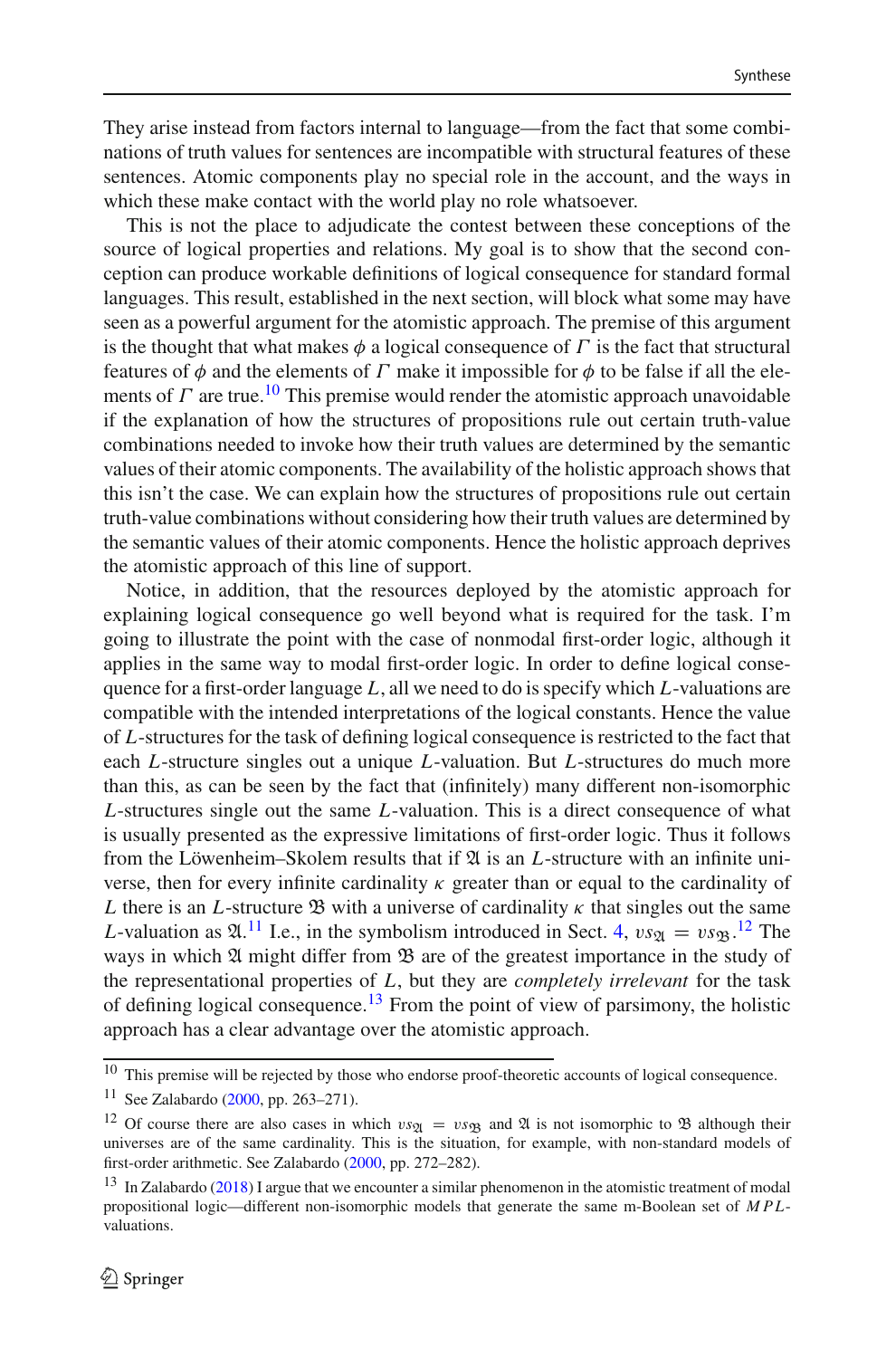# <span id="page-16-0"></span>**7 Equivalence results**

In this section I establish the results stated above, to the effect that the holistic definitions of logical consequence I have provided for modal propositional logic and nonmodal and modal first-order logic are equivalent to the atomistic alternatives.

## <span id="page-16-1"></span>**7.1 Modal propositional logic**

If *M* is a modal model, the set of *MPL*-valuations *generated* by *M* is the following set:

{v : for some  $w \in W_M$ , for every *MPL*−sentence  $\phi$ ,  $V_M(\phi, w) = v(\phi)$ }

<span id="page-16-2"></span>**Lemma 1** *A set of MPL-valuations is m-Boolean just in case it is generated by some modal model.*

*Proof* Let *M* be a modal model, and let *V* be the set of *MPL*-valuations it generates. We need to show that *V* is m-Boolean.

We can easily check that every element of *V* satisfies the clauses of the definition of Boolean valuation. We need to show, in addition, that for every  $v \in V$ , if for every  $v' \in V$  that actualizes  $v, v'(\phi) = T$ , then  $v(\Box \phi) = T$ .

Let  $v \in V$  and let w be such that for every *MPL*-sentence  $\phi$ ,  $v(\phi) = V_M(\phi, w)$ . Assume that for every  $v' \in V$  that actualizes  $v, v'(\phi) = T$ . We need to show that  $v(\Box \phi) = T$ . We argue as follows:

For every  $v' \in V$  that actualizes  $v, v'(\phi) = T$  $\downarrow$  (since if  $wRw'$  and v' is such that for every *MPL*-sentence  $\phi$ ,  $v'(\phi)$  =  $V_M(\phi, w')$ , then v' actualizes v) For every  $w' \in W_M$  such that  $w R w'$ ,  $V_M(\phi, w') = T$ 

 $\downarrow$  (definition of  $V_M$ )

 $V_M(\Box \phi, w) = T$ ⇓

 $v(\Box \phi) = T$ 

Let *V* now be an m-Boolean set of *MPL*-valuations. Let *M* be the modal model defined as follows:

- $-W_M = V$ .
- For all  $v, v' \in W_M$ ,  $vR_Mv'$  just in case v' actualizes v.
- For every atom α and every  $v ∈ W_M$ ,  $A_M(α, v) = v(α)$ .

We show that *M* is a modal model that generates *V*. For this we show by induction on *MPL*-sentences that for every *MPL*-sentence  $\phi$  and every  $v \in V$ ,  $V_M(\phi, v) = v(\phi)$ .

For the inductive clause for  $\square$  we assume (IH) that for every  $v' \in V$ ,  $V_M(\phi, v') =$  $v'(\phi)$ . We need to show that for every  $v \in V$ ,  $V_M(\Box \phi, v) = v(\Box \phi)$ . We argue as follows:

 $V_M(\Box \phi, v) = T$  $\oint$  (definition of  $V_M$ )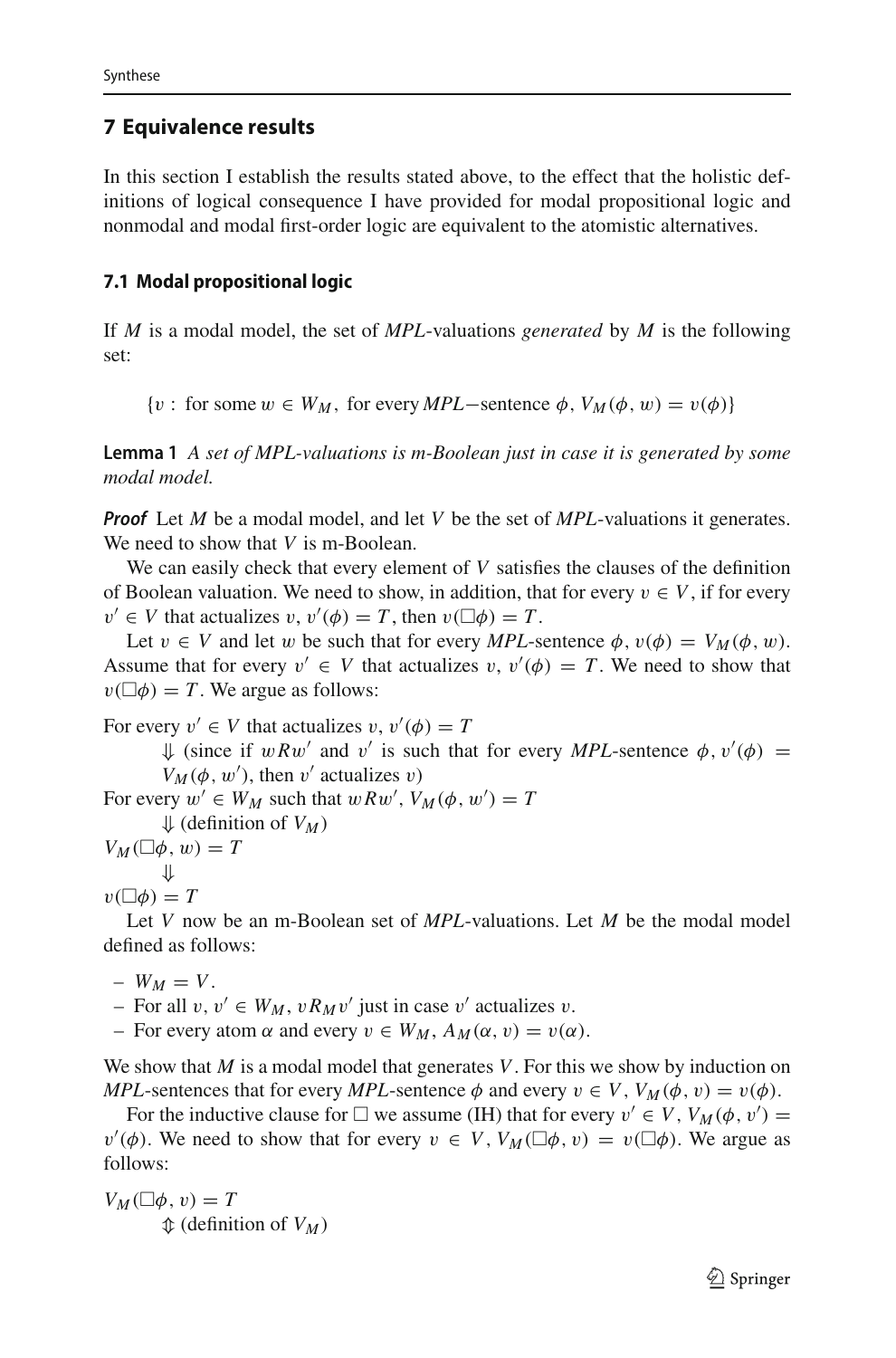For every  $v' \in V$  such that  $vR_Mv'$ ,  $V_M(\phi, v') = T$  $\mathcal{L}$  (IH) For every  $v' \in V$  such that  $v R_M v'$ ,  $v'(\phi) = T$  $\oint$  (definition of  $R_M$ ) For every  $v' \in V$  that actualizes  $v, v'(\phi) = T$  $\oint (\Downarrow \text{ since } V \text{ is m-Boolean}; \Uparrow \text{ by the definition of actualization})$ <br> $v(\Box \phi) = T$  $v(\Box \phi) = T$ 

The equivalence of the atomistic and holistic definitions of K-logical consequence expresssed by Theorem [1](#page-7-1) is a straightforward corollary of Lemma [1.](#page-16-2)

### <span id="page-17-0"></span>**7.2 First-order logic**

<span id="page-17-1"></span>We show first that holistic logical consequence entails atomistic logical consequence. For this purpose we'll need to invoke some preliminary results.

**Lemma 2** If  $\mathfrak{A}$  *is an L-structure, s a variable-interpretation in*  $\mathfrak{A}$ *, x a variable and c an individual constant of L, then for every L-formula* φ*,*

$$
v_{\mathfrak{A}}(\phi, s_{(x/c_{\mathfrak{A}})}) = v_{\mathfrak{A}}((\phi)[c/x], s).
$$

*Proof* By induction on *<sup>L</sup>*-formulas. See, e.g., Zalabardo [\(2000,](#page-27-10) pp. 155–157).

We show next that the sentential valuations generated by certain structures are q-Boolean. If *L* is a first-order language,  $\mathfrak A$  is an *L*-structure, and *C* is a set of individual constants not in *L* of the same cardinality as the universe *A* of  $\mathfrak{A}$ , let  $L^+$  be the onomastic expansion of *L* that we obtain by adding the elements of *C* to the set of individual constants of L. And let  $\mathfrak{A}^+$  be the L<sup>+</sup>-structure that we get from  $\mathfrak A$  by adding: for every  $c \in C$ ,  $c_{\mathfrak{A}^+} = f(c)$ , for some one-to-one correspondence f between *C* and *A*.

<span id="page-17-2"></span>**Lemma 3** If L is a first-order language and  $\mathfrak A$  is an L-structure, then  $v s_{\mathfrak A^+}$  is a q-*Boolean L*+*-valuation.*

*Proof* We need to show that  $vs_{21}$ + satisfies the clauses of the definition of q-Boolean *L*<sup>+</sup>-valuation. We provide the arguments for ( $\forall$ ) and ( $\equiv b$ ).

For (∀) we argue as follows:

 $v s_{\mathfrak{A}^+} (\forall x \phi) = T$  $\oint$  (definition of  $v s_{\mathfrak{A}^+}$ )  $v_{\mathfrak{A}}$ + ( $\forall x \phi, s$ ) = T, for any variable-interpretation *s* in  $\mathfrak{A}$  $\hat{\Phi}$  (definition of  $v_{\mathfrak{N}+}$ )

For every  $a \in A$ ,  $v_{\mathfrak{A}^+}(\phi, s_{(x/a)}) = T$ , for any variable-interpretation *s* in  $\mathfrak{A}$ 

 $\oint$  (since every individual constant of  $L^+$  denotes an element of *A* and every element of *A* is denoted by some individual constant of  $L^+$ )

For every individual constant *c* of  $L^+$ ,  $v_{\mathfrak{A}^+}(\phi, s_{(x/c_{\alpha+})}) = T$ , for any variable-interpretation *s* in A

(Lemma [2\)](#page-17-1)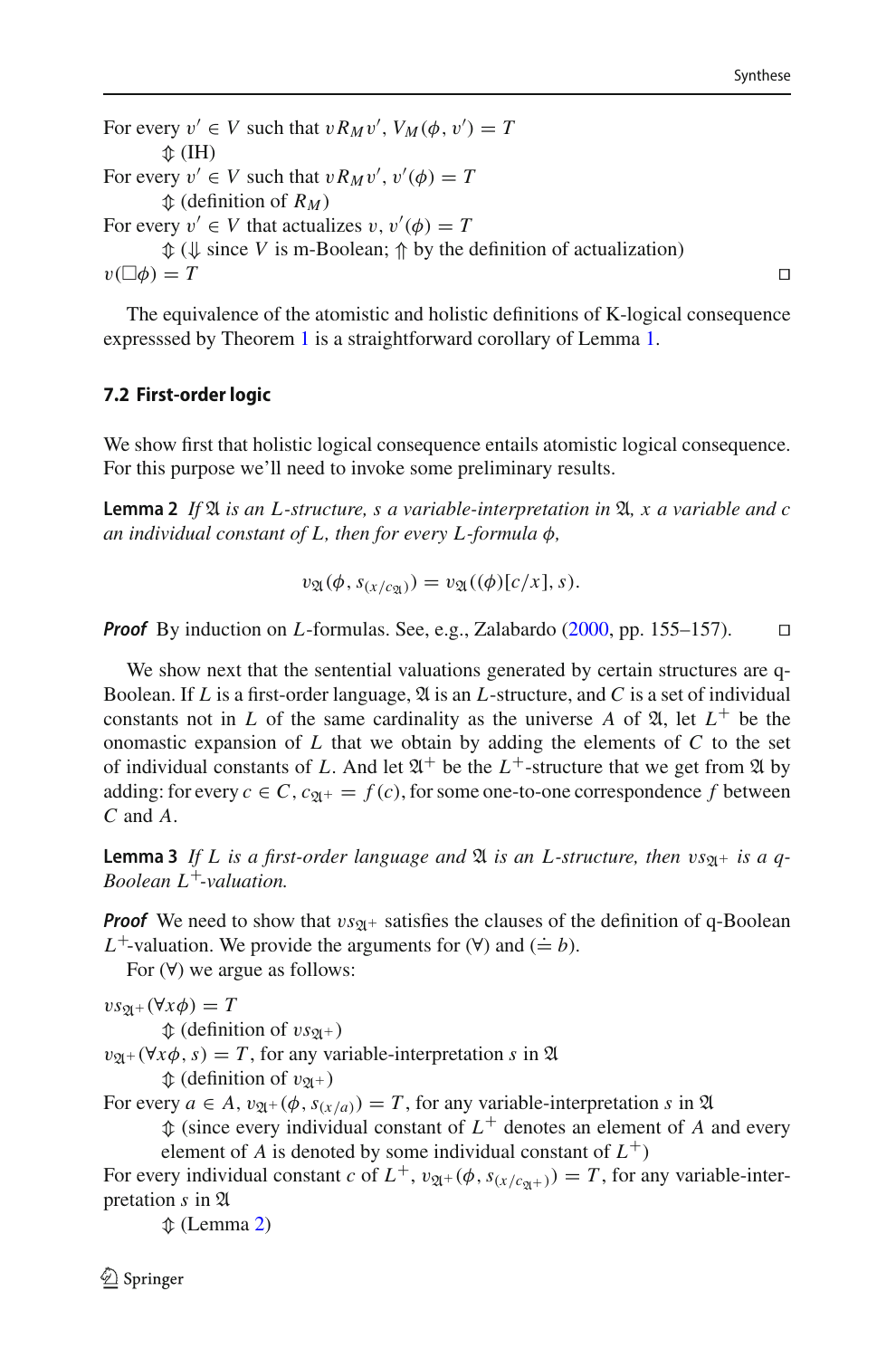For every individual constant *c* of  $L^+$ ,  $v_{\mathfrak{A}^+}((\phi)[c/x], s) = T$ , for any variable-interpretation *s* in A  $\oint$  (definition of  $v s_{\mathfrak{A}+}$ ) For every individual constant *c* of  $L^+$ ,  $v s_{\mathfrak{A}^+}((\phi)[c/x]) = T$ For  $(\doteq b)$  we argue as follows:  $\iota v s_{\mathfrak{A}^+}(c \doteq c') = T$  $\downarrow$  (definition of  $v s_{\mathfrak{R}+}$ )  $v_{\mathfrak{A}^+}(c \doteq c', s) = T$ , for any variable-interpretation *s* in  $\mathfrak{A}$  $\Downarrow$  (definition of  $v_{\mathcal{D}(+)}$ )  $den_{\mathfrak{A}^+}(c, s) = den_{\mathfrak{A}^+}(c', s)$ , for any variable-interpretation *s* in  $\mathfrak A$  $\Downarrow$  (definition of *den*<sub>21+</sub>)  $c_{\mathfrak{A}^+} = c'_{\mathfrak{A}^+}$ ⇓  $v_{\mathfrak{A}^+}(\phi, s_{(x/c_{\mathfrak{A}^+})}) = v_{\mathfrak{A}^+}(\phi, s_{(x/c'_{\mathfrak{A}^+})})$ , for any variable-interpretation *s* in  $\mathfrak A$  and every  $L^+$ -formula  $\phi$  in which only *x* is free ⇓ (Lemma [2\)](#page-17-1)  $v_{\mathfrak{A}^+}((\phi)[c/x], s) = v_{\mathfrak{A}^+}((\phi)[c'/x], s)$ , for any variable-interpretation *s* in  $\mathfrak A$  and every  $L^+$ -formula  $\phi$  in which only x is free  $\Downarrow$  (definition of  $v s_{\mathfrak{A}^+}$ )  $vs_{\mathfrak{A}^+}((\phi)[c/x]) = vs_{\mathfrak{A}^+}((\phi)[c'/x])$ , for every  $L^+$ -formula  $\phi$  in which only *x* is free  $\Box$ 

<span id="page-18-0"></span>**Lemma 4** *Let L be a first-order language and let L be an onomastic expansion of L.* Let  $\mathfrak{A}'$  be an L'-structure, and let  $\mathfrak A$  be the L-structure that we obtain by removing *from*  $\mathfrak{A}'$  *the interpretations of the new constants of of*  $L'$ *.* 

*1. For every L-term t and every variable-interpretation s in* A*,*

$$
den_{\mathfrak{A}}(t,s)=den_{\mathfrak{A}'}(t,s)
$$

*2. For every L-formula* φ *and every variable-interpretation s in* A*,*

$$
v_{\mathfrak{A}}(\phi,s)=v_{\mathfrak{A}'}(\phi,s)
$$

*Proof* 2 by induction on *L*-formulas. □

<span id="page-18-1"></span>We are now in a position to show that holistic logical consequence entails atomistic logical consequence.

**Theorem 4** *Let* φ *be a sentence of a first-order language L and let* Γ *be a set of L-sentences. 1 entails 2:*

- *1. For every onomastic expansion* L' of L, for every q-Boolean L'-valuation v, if  $v(\gamma) = T$  for every  $\gamma \in \Gamma$ , then  $v(\phi) = T$ .
- *2. For every L-structure*  $\mathfrak{A}$ *, if*  $vs_{\mathfrak{A}}(\gamma) = T$  *for every*  $\gamma \in \Gamma$ *, then*  $vs_{\mathfrak{A}}(\phi) = T$ *.*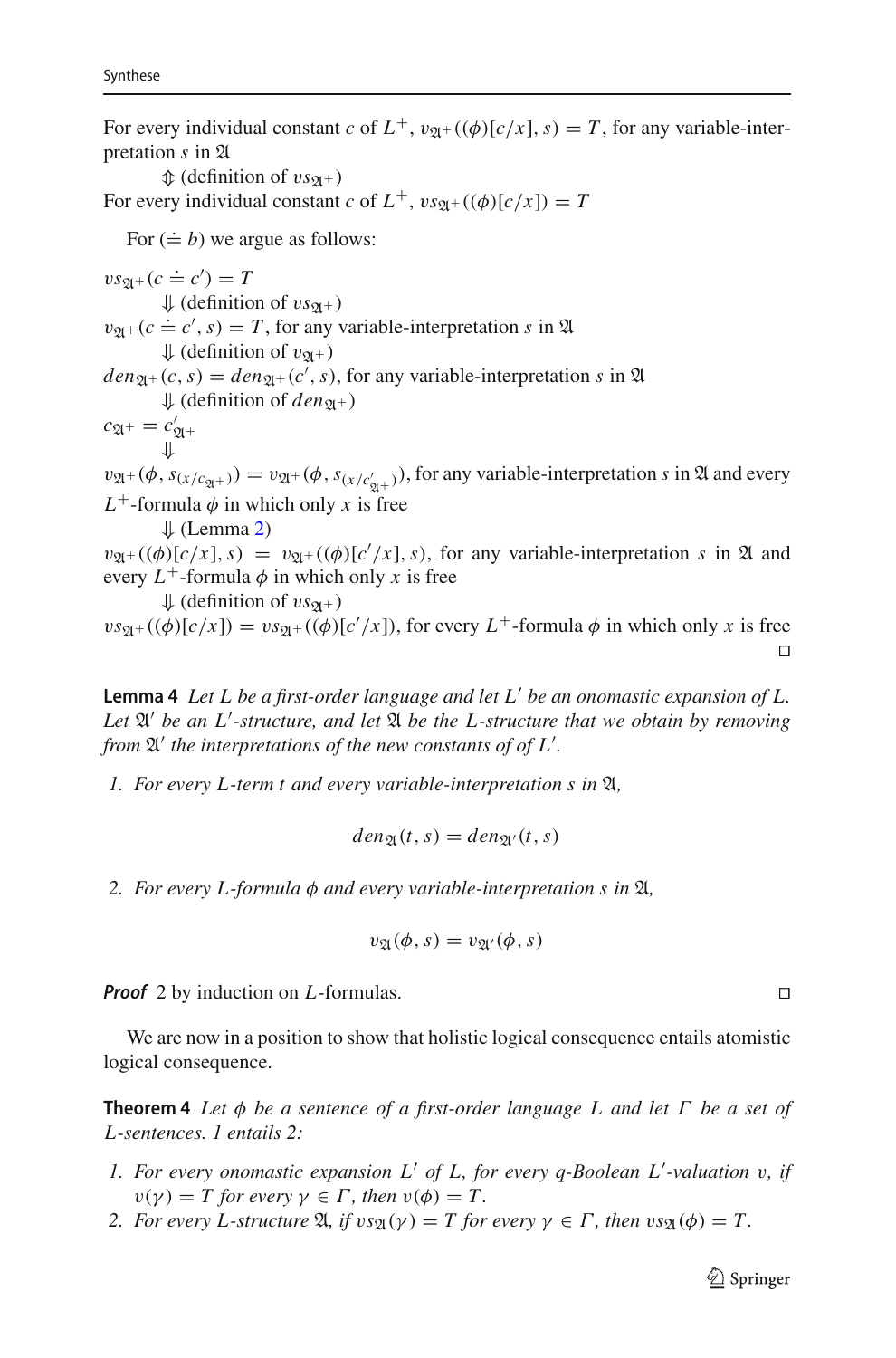*Proof* Assume 1, and let  $\mathfrak A$  be an *L*-structure such that  $v s_{\mathfrak A}(\gamma) = T$  for every  $\gamma \in \Gamma$ . We need to prove that  $v s_{\mathfrak{A}}(\phi) = T$ . We argue as follows:

 $vs<sub>9</sub>(\nu) = T$  for every  $\nu \in \Gamma$ ⇓ (Lemma [4\)](#page-18-0)  $vs_{\mathcal{D}+}(\gamma) = T$  for every  $\gamma \in \Gamma$  $\downarrow$  (from 1 and Lemma [3,](#page-17-2) since  $L^+$  is an onomastic expansion of *L*)  $vs_{\mathcal{D}+}(\phi) = T$  $\Downarrow$  (Lemma [4\)](#page-18-0)<br>  $vs_{\mathfrak{A}}(\phi) = T$  $v s_{\mathfrak{A}}(\phi) = T$ 

We turn now to showing that atomistic logical consequence entails holistic logical consequence.

Let *L* be a first-order language with at least one individual constant, and let v be a q-Boolean *L*-valuation. Let *E* be the relation on the set of individual constants of *L* defined as follows: For all individual constants  $c_1$ ,  $c_2$ ,  $c_1Ec_2$  if and only if  $v(c_1 \doteq c_2)$  $c_2$ ) = *T*. It follows directly from the following result that *E* is an equivalence relation.

**Lemma 5** *If L is a first-order language and* v *a q-Boolean L-valuation, then, for all individual constants c*, *d*, *e the following hold:*

*1.*  $v(c \doteq c) = T$ 2.  $v(c = c) = 1$ <br>2.  $v(c = d) = v(d = c)$ 3. If  $v(c = d) = v(d = e) = T$ , then  $v(c = e) = T$ 

*Proof* 1 follows directly from the definition of q-Boolean valuation.

For 2 we argue as follows:

 $v(c \doteq d) = T$  $\Downarrow$  (since v is q-Boolean) For every *L*-formula  $\phi$  in which only *x* is free,  $v((\phi)[c/x]) = v((\phi)[d/x])$  $\downarrow$  (since  $x \doteq c$  is an *L*-formula in which only *x* is free,  $v((x \doteq c)[c/x]) = T$ and  $d \doteq c$  is  $(x \doteq c)[d/x]$  $v(d \doteq c) = T$ 

For 3 we argue as follows:

 $e^{i\theta}$   $e^{i\theta}$   $e^{i\theta}$ 

$$
v(c \doteq d) = v(d \doteq e) = T
$$
  
\n
$$
\Downarrow \text{ (since } v \text{ is q-Boolean)}
$$
  
\nFor every *L*-formula  $\phi$  in which only *x* is free,  
\n
$$
v((\phi)[c/x]) = v((\phi)[d/x]), v((\phi)[d/x]) = v((\phi)[e/x])
$$
  
\n
$$
\Downarrow
$$
  
\nFor every *L*-formula  $\phi$  in which only *x* is free,  $v((\phi)[c/x]) = v((\phi)[e/x])$   
\n
$$
\Downarrow \text{ (since } c \doteq x \text{ is an } L\text{-formula in which only } x \text{ is free, } v((c \doteq x)[c/x]) = T
$$
  
\nand  $c \doteq e \text{ is } (c \doteq x)[e/x])$   
\n
$$
v(c \doteq e) = T
$$

Let  $[c]_E$  denote the equivalence class generated by *c* with *E*. Now, if *v* is a q-Boolean *L*-valuation, the *Henkin structure* generated by v is the *L*-structure  $\mathfrak{A}_v$  defined as follows: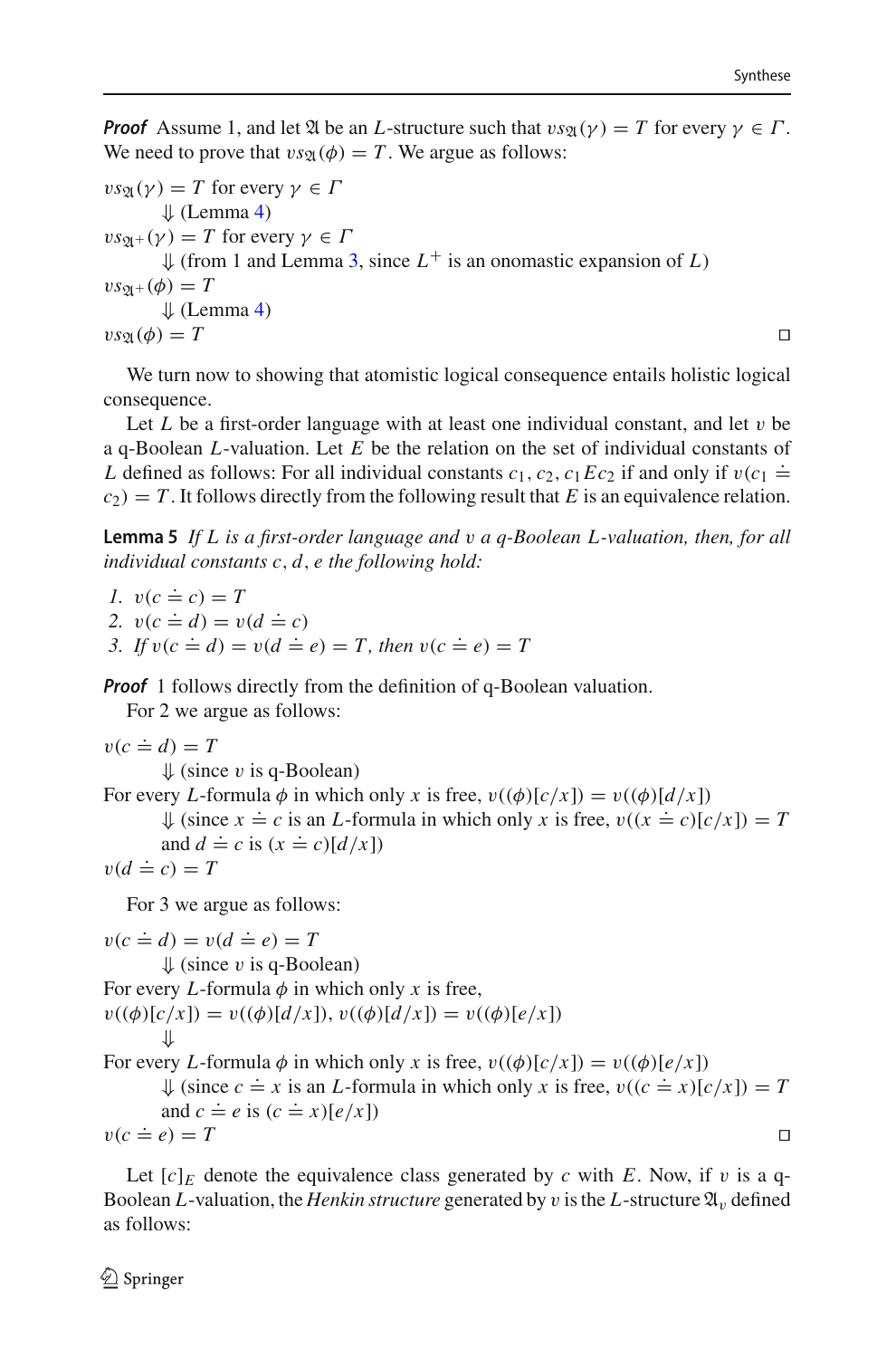- The universe  $A_v$  of  $\mathfrak{A}_v$  is the set of equivalence classes generated by E.
- For every individual constant *c* of *L*,  $c_{\mathfrak{A}_v} = [c]_E$ .
- For every *n*-place predicate *P* of *L*,  $\langle [c_1]_E, \ldots, [c_n]_E \rangle \in P_{\mathfrak{A}_n}$  if and only if  $v(Pc_1... c_n) = T.$

<span id="page-20-0"></span>**Lemma 6** *If L is a first-order language with at least one individual constant and* v *a q-Boolean L-valuation, then for every L-sentence* φ *and every variable-interpretation s* in  $\mathfrak{A}_v$ ,  $v(\phi) = v_{\mathfrak{A}_v}(\phi, s)$ .

*Proof* We define the *rank* of an *L*-formula  $\phi$ ,  $r(\phi)$ , by the following recursion:

- For every atomic *L*-formula  $\phi$ ,  $r(\phi) = 1$ .
- For every *L*-formula φ, *r*(¬φ) = *r*(∀*x*φ) = *r*(φ) + 1.
- $\vdash$  For all *L*-formulas  $\phi$ ,  $\psi$ ,  $r(\phi \land \psi) = Max(r(\phi), r(\psi)) + 1$ .

We can establish the result by strong induction on the rank of a formula in the following form: for every *L*-formula  $\phi$  and every variable-interpretation *s* in  $\mathfrak{A}_v$ , if  $\phi$  is an *L*sentence, then  $v(\phi) = v_{\mathfrak{A}_v}(\phi, s)$ . For the inductive step, we assume (IH) that the result holds for every formula of rank no greater than *n*. We show that it holds for formulas of rank  $n + 1$ . We provide the argument for  $\forall$ .

Let  $\forall x \phi$  be an *L*-sentence of rank  $n + 1$ . By the definition of rank, for every individual constant *c* of *L*,  $(\phi)[c/x]$  is an *L*-sentence of rank *n* and by IH the result holds for  $(\phi)[c/x]$ . We argue as follows:

 $v_{\mathfrak{A}_v}(\forall x \phi, s) = T$  $\oint$  (definition of  $v_{\mathfrak{A}}$ ) For every  $a \in A_v$ ,  $v_{\mathfrak{A}_v}(\phi, s_{(x/a)}) = T$  $\oint$  (since for every individual constant *c*,  $c_{\mathfrak{A}_v} \in A_v$ , and every  $a \in A_v$  is  $c_{\mathfrak{A}_v}$ . for some individual constant *c*) For every individual constant *c* of *L*,  $v_{\mathfrak{A}_{v}}(\phi, s_{(x/c_{\mathfrak{A}_{v}})}) = T$  $\textcircled{t}$  (Lemma [2\)](#page-17-1) For every individual constant *c* of *L*,  $v_{\mathfrak{A}_{v}}((\phi)[c/x], s) = T$  $\oplus$  (IH) For every individual constant *c* of *L*,  $v((\phi)[c/x]) = T$  $\oint$  (since v is q-Boolean)  $v(\forall x \phi) = T$ 

<span id="page-20-1"></span>We can now prove that atomistic logical consequence entails holistic logical consequence.

**Theorem 5** *Let* φ *be a sentence of a first-order language L and let* Γ *be a set of sentences of L. 2 entails 1:*

- *1. For every onomastic expansion* L' of L, for every q-Boolean L'-valuation v, if  $v(\gamma) = T$  for every  $\gamma \in \Gamma$ , then  $v(\phi) = T$ .
- *2. For every L-structure*  $\mathfrak{A}$ *, if*  $vs_{\mathfrak{A}}(\gamma) = T$  *for every*  $\gamma \in \Gamma$ *, then*  $vs_{\mathfrak{A}}(\phi) = T$ *.*

*Proof* Assume 2. Let *L'* be an onomastic expansion of *L*, let *v* be a q-Boolean *L'*valuation such that  $v(\gamma) = T$  for every  $\gamma \in \Gamma$ . We need to prove that  $v(\phi) = T$ . Let  $\mathfrak{A}_{v}^{L}$  be the restriction to *L* of the Henkin structure generated by  $v, \mathfrak{A}_{v}$ .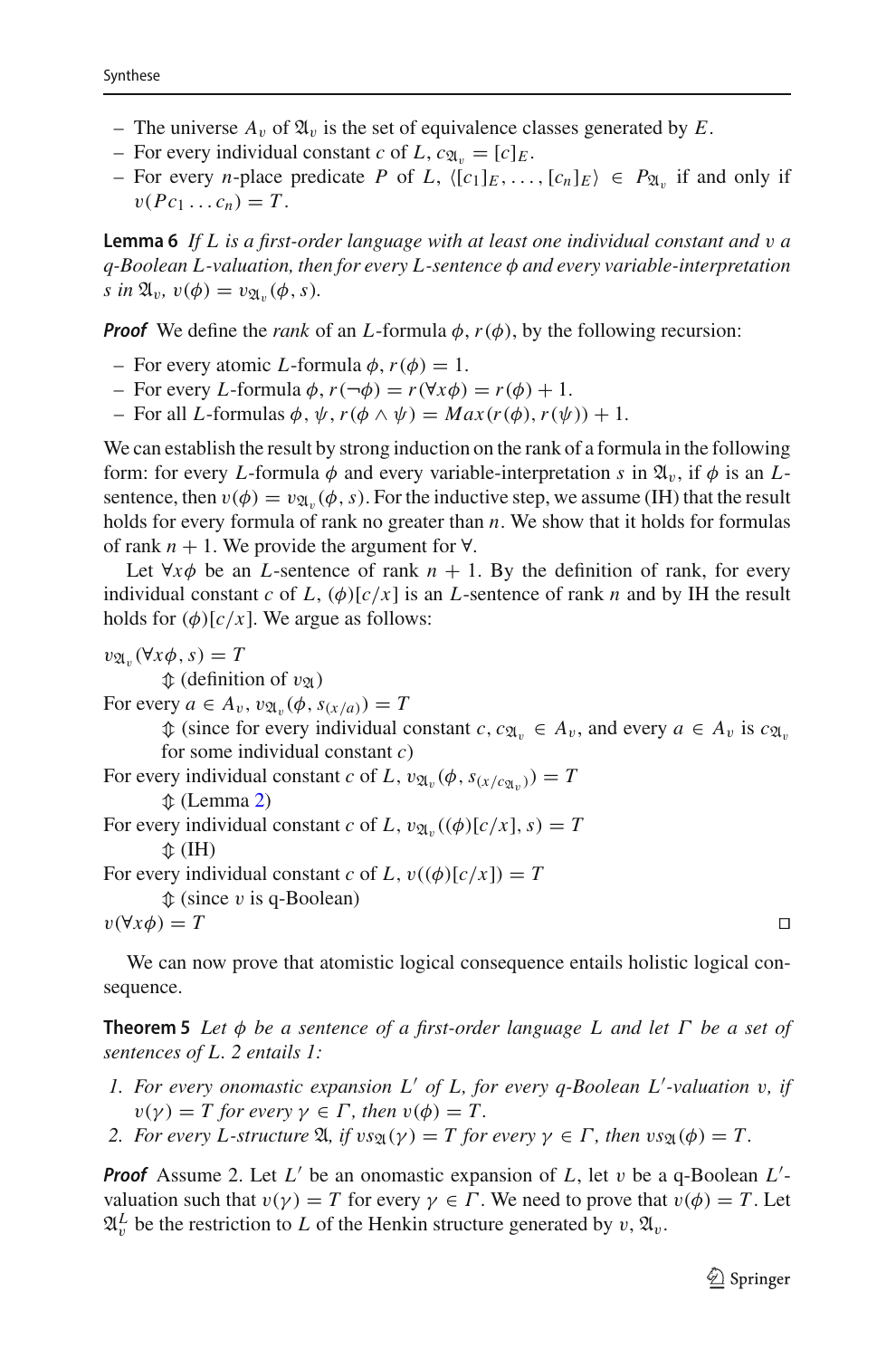We argue as follows:

 $v(\gamma) = T$  for every  $\gamma \in \Gamma$  $\downarrow$  (Lemma [6\)](#page-20-0)  $v_{\mathfrak{A}_{v}}(\gamma, s) = T$  for every  $\gamma \in \Gamma$  and every variable interpretation *s* in  $\mathfrak{A}_{v}$  $\downarrow$  (Lemma [4\)](#page-18-0)  $v_{\mathfrak{A}_{v}^{L}}(\gamma, s) = T$  for every  $\gamma \in \Gamma$  and every variable interpretation *s* in  $\mathfrak{A}_{v}^{L}$  $\downarrow$  (from 2)  $v_{\mathfrak{A}_{v}^{L}}(\phi, s) = T$  for every variable interpretation *s* in  $\mathfrak{A}_{v}^{L}$ ⇓ (Lemma [4\)](#page-18-0)  $v_{\mathfrak{N}_{n}}(\phi, s) = T$  for every variable interpretation *s* in  $\mathfrak{A}_{n}$  $\Downarrow$  (Lemma [6\)](#page-20-0)<br> $v(\phi) = T$  $v(\phi) = T$ 

We have now attained our goal for the present section. It follows from Theorems [4](#page-18-1) and [5](#page-20-1) that atomistic logical consequence and holistic logical consequence are one and the same relation, as expressed by Theorem [2.](#page-11-2)

### <span id="page-21-0"></span>**7.3 Modal first-order logic**

<span id="page-21-1"></span>Our first goal is to show that holistic logical consequence entails atomistic logical consequence. We proceed in the same way as with nonmodal first-order logic.

**Lemma 7** Let L be a modal first-order language. If M is an L-model,  $w \in W_M$ , *s a variable-interpretation in M and c an individual constant of L, then for every L-formula* φ*,*

$$
V_M(\phi, w, s_{(x/c_M)}) = V_M((\phi)[c/x], w, s).
$$

*Proof* By induction on *L*-formulas. The base and the inductive clauses for  $\neg$ , ∧ and ∀ are handled in the same way as in the proof of Lemma [2.](#page-17-1) We provide the clause for  $\Box$ .

Let  $\phi$  be an *L*-formula. Assume (IH) that for every  $w \in W_M$  and every variableinterpretation *s* in *M*,  $V_M(\phi, w, s_{(x/c_M)}) = V_M((\phi)[c/x], w, s)$ . We need to show that for every  $w \in W_M$  and every variable-interpretation *s* in *M*,  $V_M(\Box \phi, w, s_{(x/c_M)})$  =  $V_M((\Box \phi)[c/x], w, s)$ . We argue as follows:

 $V_M(\Box \phi, w, s_{(x/c_M)}) = T$  $\oint$  (definition of  $V_M$ ) For every  $w' \in W_M$  such that  $wR_Mw'$ ,  $V_M(\phi, w', s_{(x/c_M)}) = T$  $\mathcal{L}$  (IH) For every  $w' \in W_M$  such that  $wR_Mw'$ ,  $V_M((\phi)[c/x], w', s) = T$  $\oint$  (definition of  $V_M$ )  $V_M(\Box(\phi)[c/x], w, s)$  (definition of substitution)  $V_M((\Box \phi)[c/x], w, s)$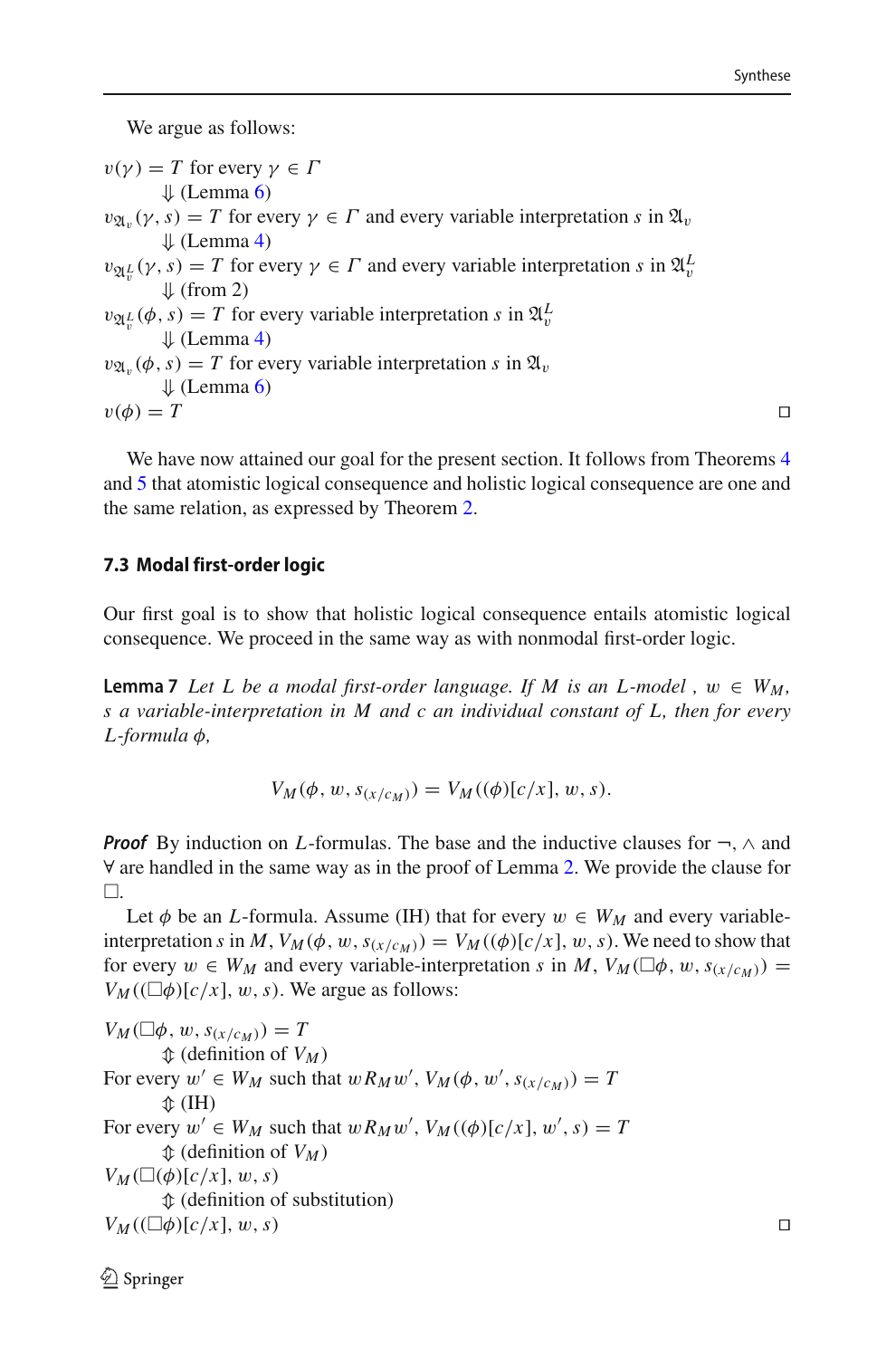We show next that the sets of sentential valuations generated by certain structures are mq-Boolean. If *L* is a modal first-order language, *M* is an *L*-structure, and *C* is a set of individual constants not in *L* of the same cardinality as the universe  $D_M$  of M, let  $L^+$  be the the onomastic expansion of L that we obtain by adding the elements of C to the set of individual constants of L. And let  $M^+$  be the  $L^+$ -structure that we get from *M* by adding, for every  $c \in C$ ,  $c_{M^+} = f(c)$ , for some one-to-one correspondence *f* between  $C$  and  $D_M$ .

<span id="page-22-0"></span>**Lemma 8** *If L is a modal first-order language and M is an L-structure, then*  $\{vs_{M+}^w$  :  $w \in W_{M^+}$  *is a mq-Boolean set of L<sup>+</sup>-valuations.* 

*Proof* We first need to show that, for every  $w \in W_{M^+}$ ,  $vs_{M^+}^w$  is q-Boolean. Let  $w \in W$ *W<sub>M</sub>*+. We provide the arguments for clauses ( $\forall$ ) and ( $\stackrel{?}{=}$  *b*) of the definition.

For  $(\forall)$  we argue as follows:

 $vs^w_{M^+}(\forall x \phi) = T$  $\oint (definition of vs<sup>w</sup><sub>M+</sub>)$  $VS_{M^+}(\forall x \phi, w) = T$  $\oint$  (definition of  $VS_{M+}$ )  $V_{M^+}(\forall x \phi, w, s) = T$ , for any variable-interpretation *s* in  $M^+$  $\oint$  (definition of  $V_{M+}$ ) For every  $a \in D_{M^+}$ ,  $V_{M^+}(\phi, w, s_{(x/a)}) = T$ , for any variable-interpretation *s* in  $M^+$  $\oint$  (since every individual constant of  $L^+$  denotes an element of  $D_{M^+}$  and every element of  $D_{M^+}$  is denoted by some individual constant of  $L^+$ )

For every individual constant *c* of  $L^+$ ,  $V_{M^+}(\phi, w, s_{(x/c_{M^+})}) = T$ , for any variableinterpretation *s* in *M*+

(Lemma [7\)](#page-21-1)

For every individual constant *c* of  $L^+$ ,  $V_{M^+}((\phi)[c/x], w, s) = T$ , for any variableinterpretation *s* in  $M^+$ 

 $\oint$  (definition of  $VS_{M+}$ )

For every individual constant *c* of  $L^+$ ,  $VS_{M^+}((\phi)[c/x], w) = T$ 

 $\oint$  (definition of  $vs^w_{M^+}$ )

For every individual constant *c* of  $L^+$ ,  $vs^w_{M^+}((\phi)[c/x]) = T$ 

For  $(\doteq b)$  we argue as follows:

$$
vs_{M+}^{w}(c \doteq c') = T
$$
  
\n
$$
\Downarrow (\text{definition of } vs_{M+}^{w})
$$
  
\n
$$
VS_{M+}(c \doteq c', w) = T
$$
  
\n
$$
\Downarrow (\text{definition of } VS_{M+})
$$
  
\n
$$
V_{M+}(c \doteq c', w, s) = T, \text{ for any variable-interpretation } s \text{ in } M^{+}
$$
  
\n
$$
\Downarrow (\text{definition of } V_{M+})
$$
  
\n
$$
den_{M} + (c, w, s) = den_{M+}(c', w, s), \text{ for any variable-interpretation } s \text{ in } M^{+}
$$
  
\n
$$
\Downarrow (\text{definition of } den_{M+})
$$
  
\n
$$
c_{M+} = c'_{M+}
$$
  
\n
$$
\Downarrow
$$

 $V_{M+}(\phi, w, s_{(x/c_{M+})}) = V_{M+}(\phi, w, s_{(x/c'_{M+})})$ , for any variable-interpretation *s* in  $M^{+}$ and every  $L^+$ -formula  $\phi$  in which only *x* is free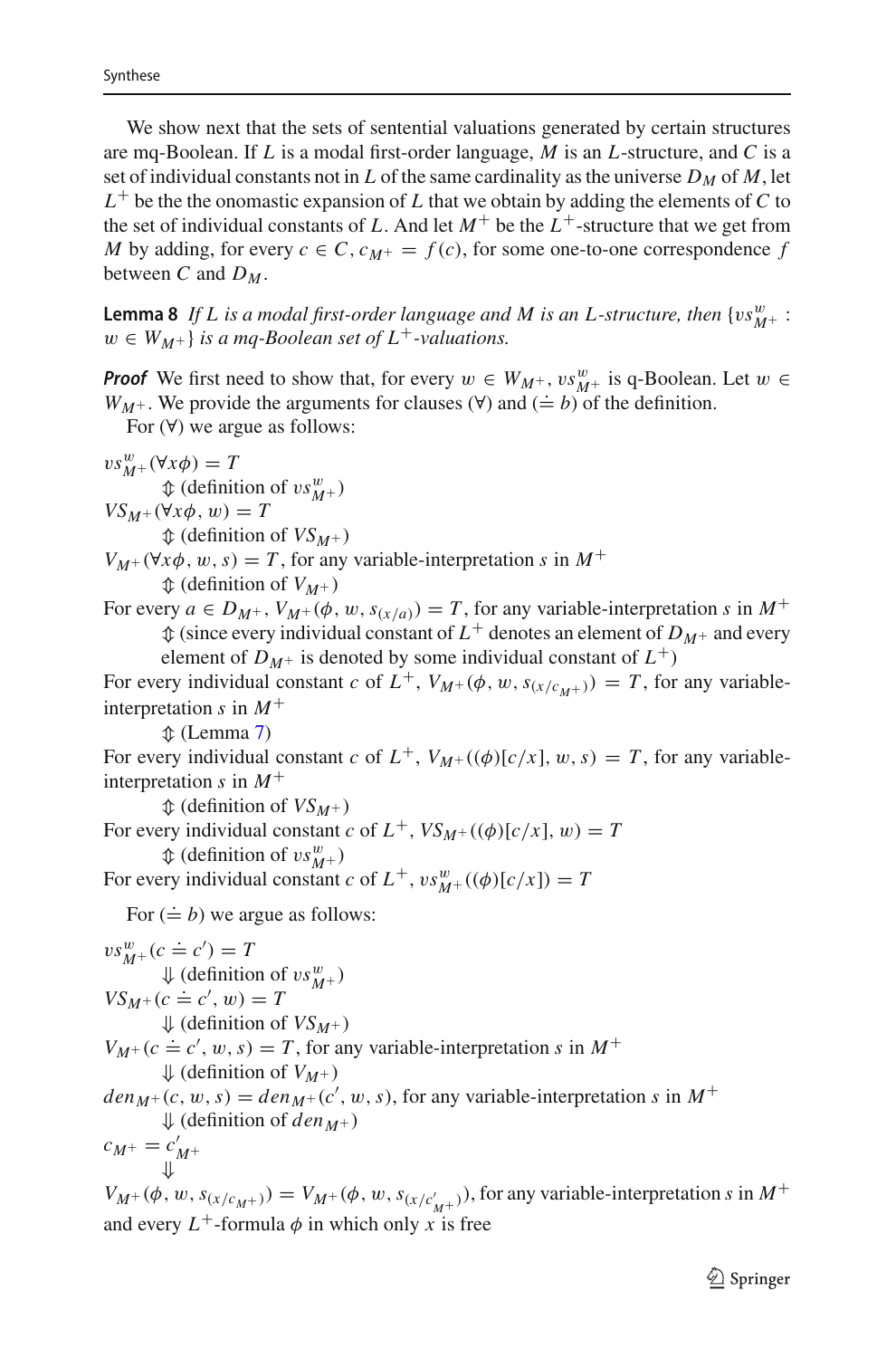⇓ (Lemma [7\)](#page-21-1)

 $V_{M}$ +(( $\phi$ )[*c*/*x*], w,*s*) =  $V_{M}$ +(( $\phi$ )[*c'*/*x*], w,*s*), for any variable-interpretation *s* in  $M^+$  and every  $L^+$ -formula  $\phi$  in which only *x* is free

 $\downarrow$  (definition of  $VS_{M+}$ )

 $VS_{M^+}((\phi)[c/x], w) = VS_{M^+}((\phi)[c'/x], w)$ , for every  $L^+$ -formula  $\phi$  in which only *x* is free

 $\downarrow$  (definition of  $vs^w_{M+}$ )  $v s^w_{M^+}((\phi)[c/x]) = v s^w_{M^+}((\phi)[c'/x])$ , for every  $L^+$ -formula  $\phi$  in which only *x* is free

Now we need to show that  $\{vs^w_{M^+}: w \in W_{M^+}\}\$  satisfies the conditions for a set of q-Boolean *L*-valuations to be mq-Boolean.

( $\square$ ) Let  $\phi$  be an *L*-sentence and let  $w \in W_{M^+}$ . We argue as follows:

For every  $w' \in W_{M^+}$  such that  $vs^{w'}_{M^+}$  actualizes  $vs^{w}_{M^+}$ ,  $vs^{w'}_{M^+}(\phi) = T$  $\Downarrow$  (definition of  $vs^w_{M^+}$ )

For every  $w' \in W_{M^+}$  such that  $vs^{w'}_{M^+}$  actualizes  $vs^{w}_{M^+}$ ,  $VS_{M^+}(\phi, w') = T$  $\downarrow$  (definition of  $VS_{M+}$ )

For every  $w' \in W_{M^+}$  such that  $vs^{w'}_{M^+}$  actualizes  $vs^{w}_{M^+}$ ,  $V_{M^+}(\phi, w', s) = T$  for any variable-interpretation *s* in *M*+

 $\downarrow$  (since accessibility entails actualization)

For every  $w' \in W_{M^+}$  such that  $wR_{M^+}w'$ ,  $V_{M^+}(\phi, w', s) = T$  for any variableinterpretation  $s$  in  $M^+$ 

 $\Downarrow$  (definition of  $V_{M+}$ )  $V_{M}$ +( $\square \phi$ , w, s) = *T* for any variable-interpretation *s* in  $M^{+}$  $\downarrow$  (definition of  $VS_{M+}$ )  $VS_{M^+}(\Box \phi, w) = T$  $\Downarrow$  (definition of  $vs^w_{M^+}$ )

$$
vs^w_{M^+}(\Box \phi) = T
$$

( $\dot{=}$ ) Let *c*, *c'* be individual constants of *L*<sup>+</sup> and let *w*, *w'* ∈ *W<sub>M</sub>*+. We argue as follows:

$$
vs_{M^{+}}^{w}(c \doteq c') = T
$$
  
\n
$$
\oint (definition of vs_{M^{+}}^{w})
$$
  
\n
$$
VS_{M^{+}}(c \doteq c', w) = T
$$
  
\n
$$
\oint (definition of VS_{M^{+}})
$$
  
\n
$$
V_{M^{+}}(c \doteq c', w, s) = T, \text{ for any variable-interpretation } s \text{ in } M^{+}
$$
  
\n
$$
\oint (definition of V_{M^{+}})
$$
  
\n
$$
den_{M^{+}}(c, w, s) = den_{M^{+}}(c', w, s), \text{ for any variable-interpretation } s \text{ in } M^{+}
$$
  
\n
$$
\oint (definition of den_{M^{+}})
$$
  
\n
$$
den_{M^{+}}(c, w', s) = den_{M^{+}}(c', w', s), \text{ for any variable-interpretation } s \text{ in } M^{+}
$$
  
\n
$$
\oint (definition of V_{M^{+}})
$$
  
\n
$$
V_{M^{+}}(c \doteq c', w', s) = T, \text{ for any variable-interpretation } s \text{ in } M^{+}
$$
  
\n
$$
\oint (definition of VS_{M^{+}})
$$
  
\n
$$
VS_{M^{+}}(c \doteq c', w') = T
$$
  
\n
$$
\oint (definition of vs_{M^{+}}^{w'})
$$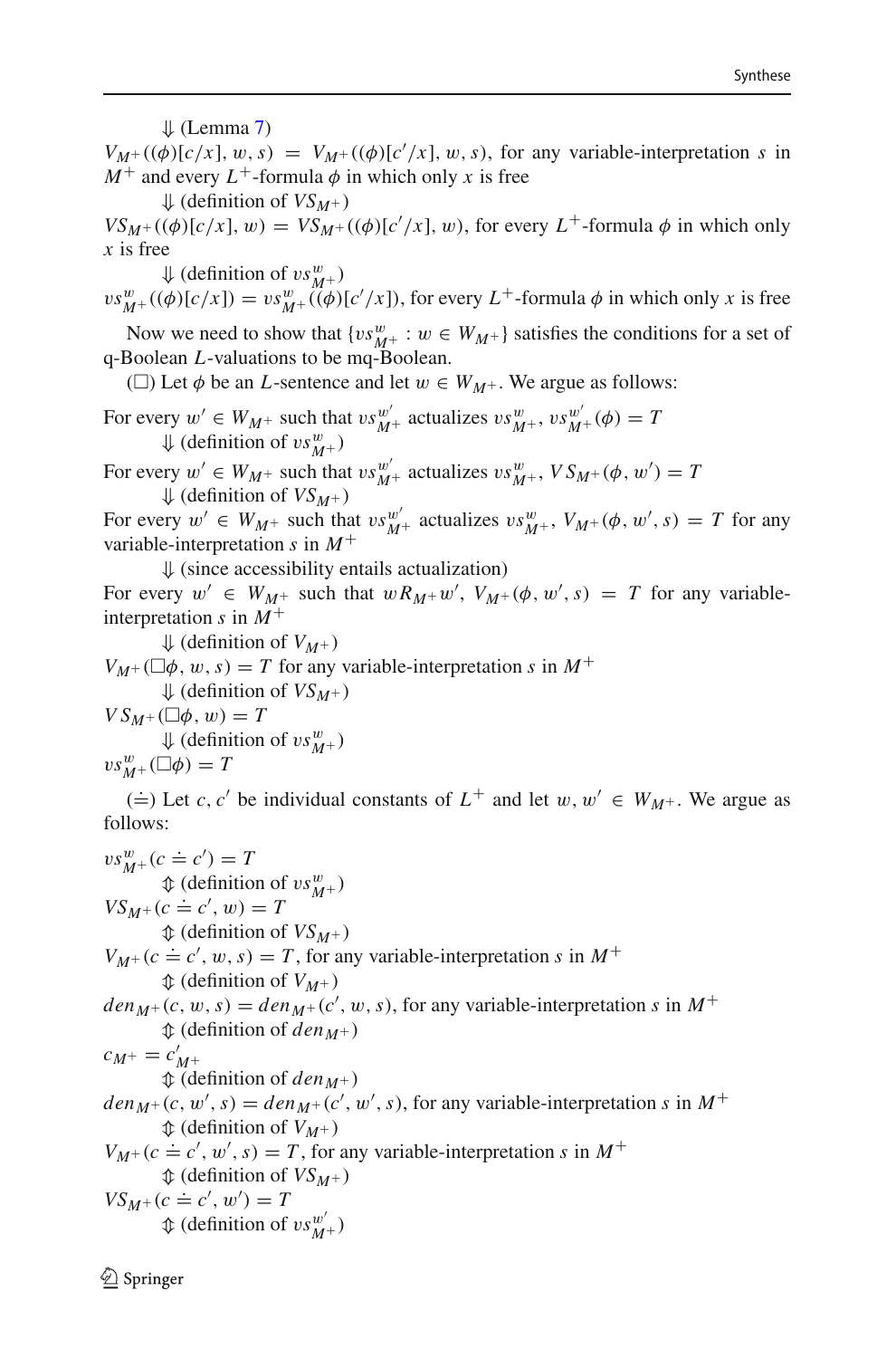$vs^{w'}_{M^+}(c \doteq c'$  $) = T$ 

<span id="page-24-0"></span>**Lemma 9** *Let L be a modal first-order language and let L be an onomastic expansion of L. Let M be an L structure, and let M be the L-structure that we obtain by removing from M'* the interpretations of the symbols of  $L'$  not in  $L$ .

- *1. For every L-term t, every*  $w \in W_M$  *and every variable-interpretation s in M,*  $den_{M}(t, w, s) = den_{M'}(t, w, s).$
- *2. For every L-formula φ, every*  $w ∈ W<sub>M</sub>$  *and every variable-interpretation s in M,*  $v_M(\phi, w, s) = v_{M'}(\phi, w, s).$

*Proof* 2 by induction on *L*-formulas. □

<span id="page-24-1"></span>We can now establish that holistic *K*-logical consequence entails atomistic *K*logical consequence.

**Theorem 6** *Let* φ *be a sentence of a modal first-order language L and let* Γ *be a set of sentences of L. 1 entails 2:*

- *1. For every onomastic expansion L of L, for every mq-Boolean set V of L valuations and every*  $v \in V$ *, if*  $v(\gamma) = T$  for every  $\gamma \in \Gamma$ *, then*  $v(\phi) = T$ *.*
- *2. For every L-model M and every*  $w \in W_M$ , if  $VS_M(\gamma, w) = T$  for every  $\gamma \in \Gamma$ , *then*  $VS_M(\phi, w) = T$ .

*Proof* Assume 1, and let *M* be an *L*-model and  $w \in W_M$  such that  $VS_M(\gamma, w) = T$ for every  $\gamma \in \Gamma$ . We need to prove that  $VS_M(\phi, w) = T$ . We argue as follows:

$$
VS_M(\gamma, w) = T \text{ for every } \gamma \in \Gamma
$$
  
\n
$$
\Downarrow (\text{Lemma 9})
$$
  
\n
$$
VS_{M^+}(\gamma, w) = T \text{ for every } \gamma \in \Gamma
$$
  
\n
$$
\Downarrow (\text{from 1 and Lemma 8, since } L^+ \text{ is an onomastic expansion of } L)
$$
  
\n
$$
VS_{M^+}(\phi, w) = T
$$
  
\n
$$
\Downarrow (\text{Lemma 9})
$$
  
\n
$$
VS_M(\phi, w) = T
$$

We turn now to our final task of establishing that atomistic *K*-logical consequence entails holistic *K*-logical consequence.

Let *L* be a modal first-order language with at least one individual constant, and let *V* be an mq-Boolean set of *L*-valuations. Let *E* be the relation on the set of individual constants of *L* defined as follows: For all individual constants  $c_1$ ,  $c_2$ ,  $c_1 E c_2$  if and only if  $v(c_1 \doteq c_2) = T$ , for any v in *V*. We can easily prove, as we did for nonmodal first-order logic, that  $E$  is an equivalence relation. Let  $[c]_E$  denote the equivalence class generated by *c* with *E*.

Now, if *V* is an mq-Boolean set of *L*-valuations, the *Henkin model* generated by *V* is the *L*-model  $M_V$  defined as follows:

 $-W_{M_V} = V$ .

- $-D_{M_V}$  is the set of equivalence classes generated by *E*.
- $R_{M_V}$  is the actualization relation on *V*.
- For every individual constant *c* of *L*,  $c_{M_V} = [c]_E$ .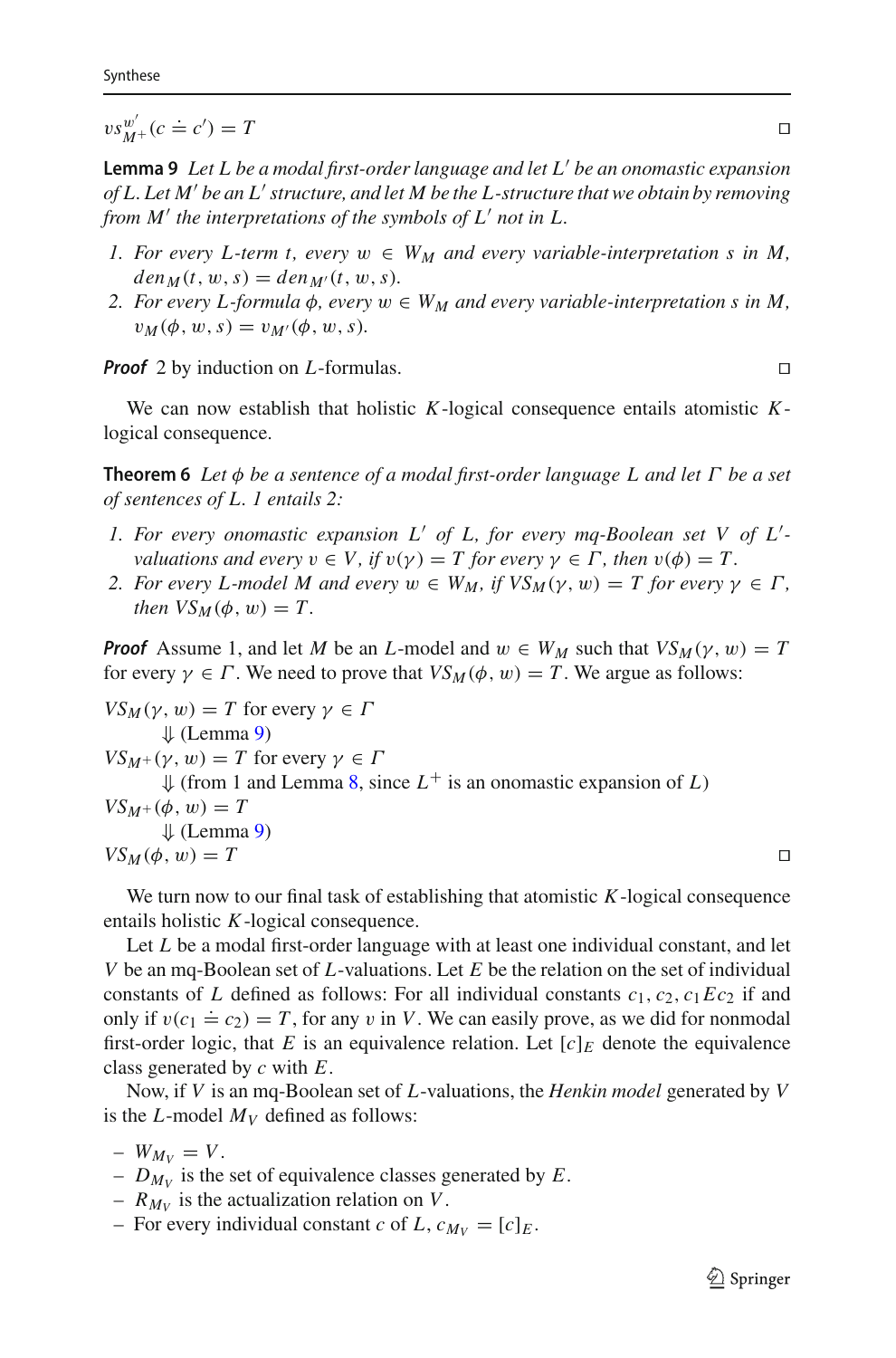*−* For every *n*-place predicate *P* of *L* and every  $v \in V$ ,  $\langle [c_1]_E, \ldots, [c_n]_E \rangle \in P^v_{M_v}$ if and only if  $v(Pc_1... c_n) = T$ .

<span id="page-25-0"></span>**Lemma 10** *If L is a modal first-order language with at least one individual constant and V is an mq-Boolean set of L-valuations, then for every L-sentence* φ *and every*  $v \in V$ ,  $v(\phi) = V_{M_V}(\phi, v, s)$ , for any variable-interpretation s in M<sub>V</sub>.

**Proof** By strong induction on the rank of a formula (see proof of Lemma [6;](#page-20-0) add:  $r(\Box \phi) = r(\phi) + 1$ , in the following form: for every *L*-formula  $\phi$ , every  $v \in V$  and every variable-interpretation *s* in  $M_V$ , if  $\phi$  is a sentence, then  $v(\phi) = v_{M_V}(\phi, v, s)$ . The argument is the same as in the proof of Lemma [6.](#page-20-0) We provide the inductive clauses for  $\forall$  and  $\Box$ .

Let  $\forall x \phi$  be an *L*-sentence of rank  $n + 1$ . By the definition of rank, for every individual constant *c*,  $(\phi)[c/x]$  is an *L*-sentence of rank *n* and by IH the result holds for  $(\phi)$ [ $c/x$ ]. We argue as follows:

 $V_{M_V}(\forall x \phi, v, s) = T$ 

 $\oint$  (definition of  $V_M$ )

For every  $a \in D_{M_V}$ ,  $V_{M_V}(\phi, v, s_{(x/a)}) = T$ 

 $\hat{\phi}$  (since every individual constant has an element of the universe as its denotation and every element of the universe is the denotation of some individual constant)

For every individual constant *c* of *L*,  $V_{M_V}(\phi, v, s_{(x/c_{M_V})}) = T$ 

 $\text{\textcircled{t}}$  (Lemma [7\)](#page-21-1)

For every individual constant *c* of *L*,  $V_{M_V}((\phi)[c/x], v, s) = T$  $\mathfrak{D}(\mathrm{IH})$ 

For every individual constant *c* of *L*,  $v((\phi)[c/x]) = T$ 

 $\oint$  (since v is q-Boolean)

 $v(\forall x \phi) = T$ 

Let  $\Box \phi$  be an *L*-sentence of rank  $n + 1$ . By the definition of rank,  $\phi$  is an *L*sentence of rank *n* and by IH the result holds for  $\phi$ : for every  $v \in V$  and every variable-interpretation *s* in  $M_V$ ,  $v(\phi) = V_{M_V}(\phi, v, s)$ . We argue as follows:

 $V_{M_V}(\Box \phi, v, s) = T$  $\oint$  (definition of  $V_M$ ) For every  $v' \in V$  such that  $vR_{M_V}v'$ ,  $V_{M_V}(\phi, v', s) = T$  $\oint$  (definition of  $R_{M_V}$ ) For every  $v' \in V$  such that  $v'$  actualizes  $v$ ,  $V_{M_V}(\phi, v', s) = T$  $\mathcal{L}$  (IH) For every  $v' \in V$  such that v' actualizes  $v, v'(\phi) = T$  $\oint \psi$  (since *V* is mq-Boolean)<br> $v(\Box \phi) = T$  $v(\Box \phi) = T$ 

<span id="page-25-1"></span>We can now establish that atomistic *K*-logical consequence entails holistic *K*-logical consequence.

**Theorem 7** *Let* φ *be a sentence of a modal first-order language L and let* Γ *be a set of sentences of L. 2 entails 1:*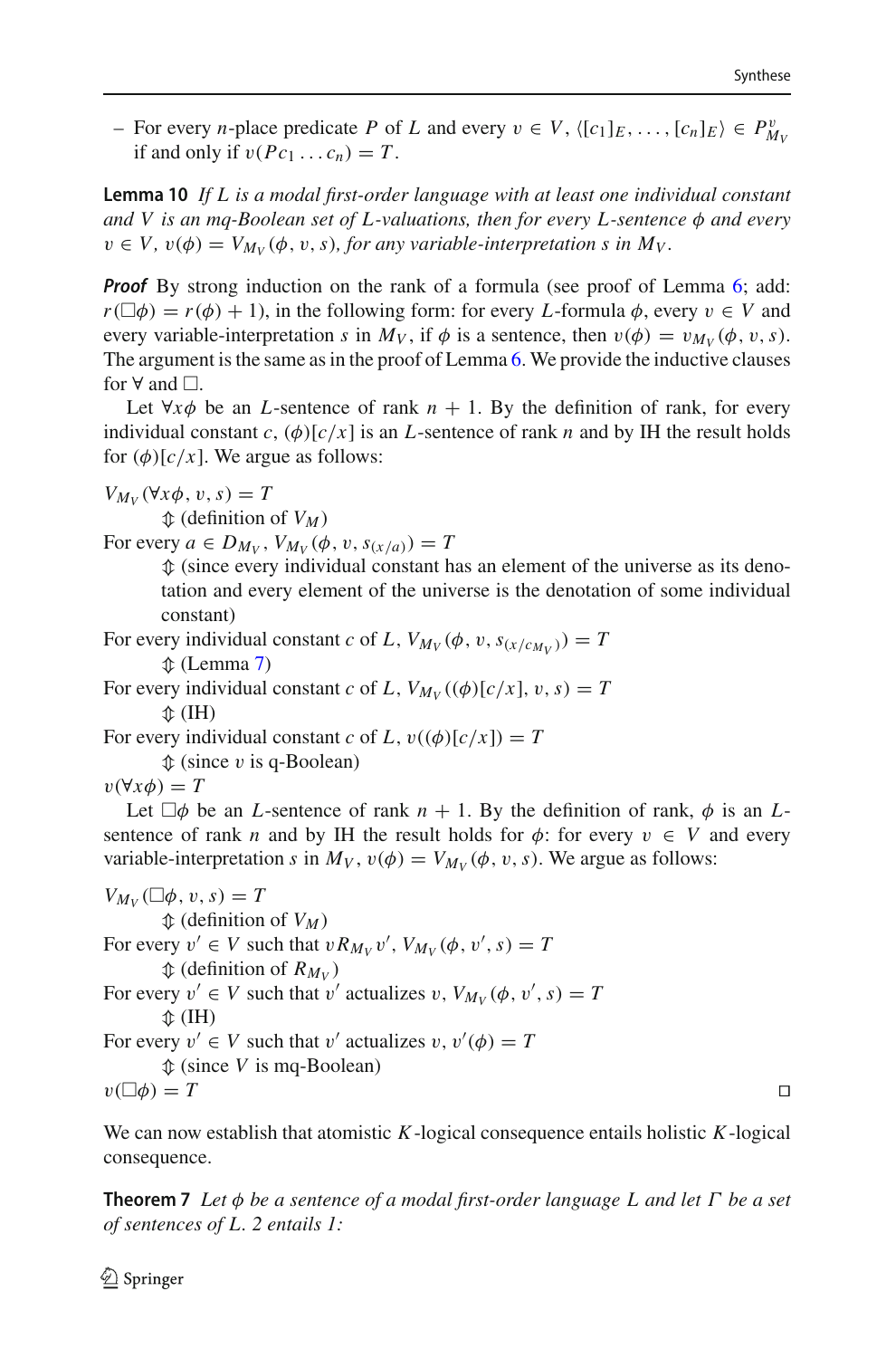- *1. For every onomastic expansion L of L, for every mq-Boolean set V of L -valuations and every*  $v \in V$ *, if*  $v(y) = T$  for every  $\gamma \in \Gamma$ *, then*  $v(\phi) = T$ *.*
- *2. For every L-model M and every*  $w \in W_M$ , if  $VS_M(\gamma, w) = T$  for every  $\gamma \in \Gamma$ , *then*  $VS_M(\phi, w) = T$ .

*Proof* Assume 2. Let *L'* be an onomastic expansion of *L*, let *V* be an mq-Boolean set of *L*'-valuations, and let v be an *L*'-valuation in *V* such that  $v(\gamma) = T$  for every  $\gamma \in \Gamma$ . We need to prove that  $v(\phi) = T$ . Let  $M_V^L$  be the restriction to *L* of  $M_V$ , the Henkin model generated by *V*.

We argue as follows:

 $v(\gamma) = T$  for every  $\gamma \in \Gamma$ ⇓ (Lemma [10\)](#page-25-0)  $V_{M_V}(\gamma, v, s) = T$  for every  $\gamma \in \Gamma$ , for any variable-interpretation *s* in  $M_V$  $\downarrow$  (definition of  $VS_{M_V}$ )  $VS_{M_V}(\gamma, v) = T$  for every  $\gamma \in \Gamma$  $\downarrow$  (Lemma [9\)](#page-24-0)  $VS_{M_V^L}(\gamma, v) = T$  for every  $\gamma \in \Gamma$  $\downarrow$  (from 2)  $VS_{M_V^L}(\phi, v) = T$ ⇓ (Lemma [9\)](#page-24-0)  $VS_{M_V}(\phi, v) = T$  $\downarrow$  (definition of  $VS_{M_V}$ )  $V_{M_V}(\phi, v, s) = T$ , for any variable-interpretation *s* in  $M_V$  $\Downarrow$  (Lemma [10\)](#page-25-0)<br> $v(\phi) = T$  $v(\phi) = T$ 

It follows from Theorems [6](#page-24-1) and [7](#page-25-1) that the holistic definition of logical consequence for modal first-order logic is equivalent to the atomistic definition, as expressed by Theorem [3.](#page-14-1)

## **8 Conclusion**

I have shown that the holistic approach can be successfully applied to the task of defining logical consequence in propositional and first-order logic, modal as well as nonmodal. I have shown that the resulting definitions are equivalent to the standard definitions based on the atomistic template. One salient feature of the holistic definitions I've provided is that they make no use of the technical apparatus of first-order, modal and first-order modal models, employed by the atomistic approach for this purpose. This technical apparatus is a fascinating subject of study in its own right and nothing I've said detracts from the interest of this study. What does follow from the results I've presented is that modal, first-order and modal first-order models are not required for defining logical consequence. In general, we can maintain that logical properties and relations arise from the fact that some combinations of truth values are incompatible with formal features of sentences, while rejecting the link between logical properties and relations and the mechanisms by which sentences come to represent the world.